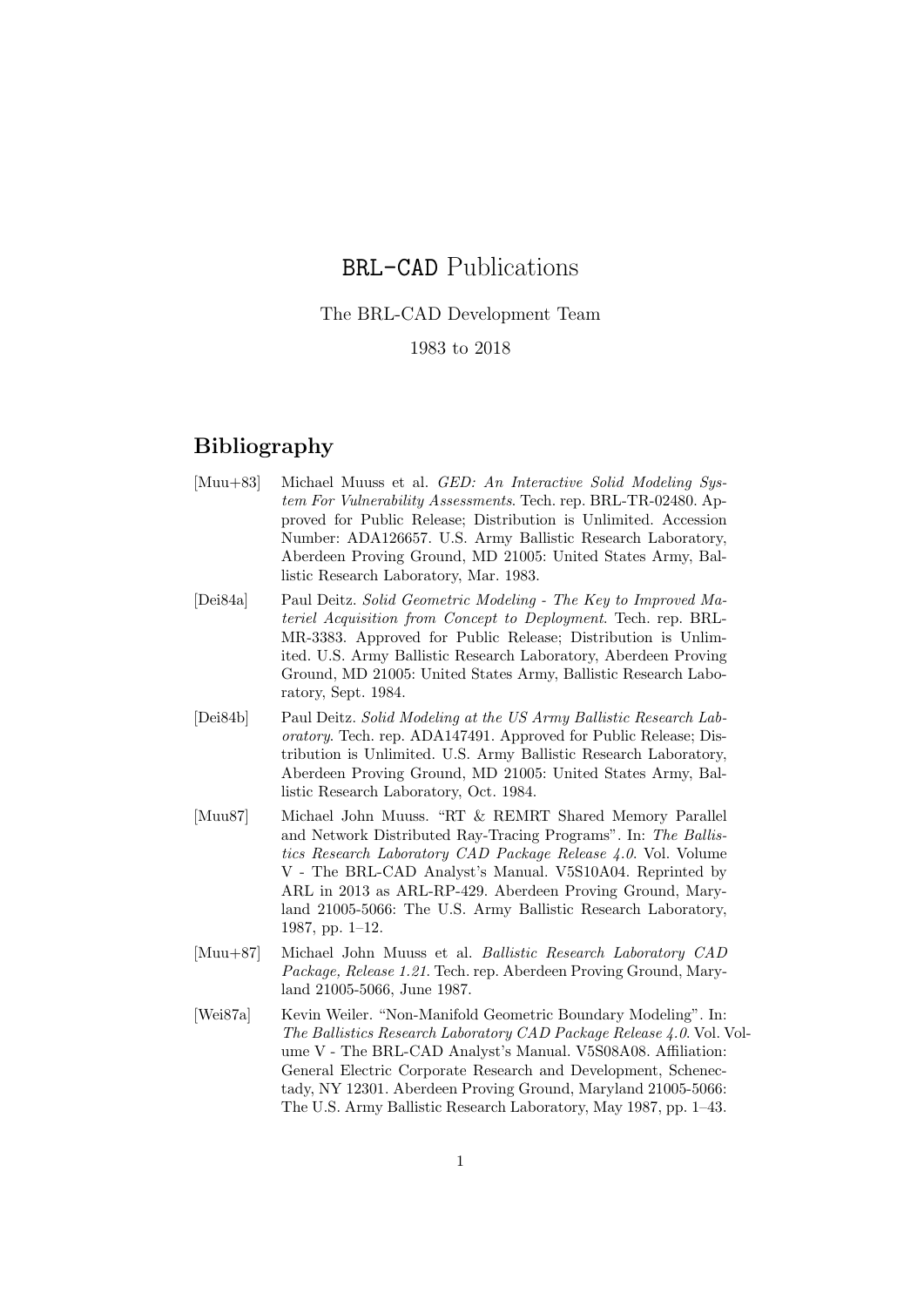- [Wei87b] Kevin Weiler. "Two Taxonomies for Geometric Modeling Representations". In: The Ballistics Research Laboratory CAD Package Release 4.0. Vol. Volume V - The BRL-CAD Analyst's Manual. V5S08A09. Affiliation: General Electric Corporate Research and Development, Schenectady, NY 12301. Aberdeen Proving Ground, Maryland 21005-5066: The U.S. Army Ballistic Research Laboratory, May 1987, pp. 1–7.
- [CNG88] John R. Ciampa, Dawn M. Nordbye, and James M. Graziano. "Performance Analysis of the BRL-CAD and CTRACK RCS Prediction Models". In: The Ballistics Research Laboratory CAD Package Release 4.0. Vol. Volume V - The BRL-CAD Analyst's Manual. V5S09A04. Affiliation: General Dynamics Land Systems Division, Observable Technology Group, Sterling Heights, Michigan 48310- 3268. Aberdeen Proving Ground, Maryland 21005-5066: The U.S. Army Ballistic Research Laboratory, 1988, pp. 1–23.
- [Dei88] Paul H. Deitz. "Computer-Aided Techniques for Survivability/Lethality Modeling (Memorandum Report BRL-MR-3667)". In: The Ballistics Research Laboratory CAD Package Release 4.0. Vol. Volume V - The BRL-CAD Analyst's Manual. V5S12A11 and BRL-MR-3667. Approved for Public Release; Distribution Unlimited. Aberdeen Proving Ground, Maryland 21005-5066: The U.S. Army Ballistic Research Laboratory, Feb. 1988, pp. 1–26.
- [Dyk88a] Phillip C. Dykstra. "A Road Map Through the BRL-CAD Package". In: The Ballistic Research Laboratory CAD Package Release 4.0 - December 1991. Vol. Volume 1 - The BRL-CAD Philosophy. V1S06A00. Aberdeen Proving Ground, Maryland 21005-5066: The U.S. Army Ballistic Research Laboratory, Sept. 1988, pp. 1–5.
- [Dyk88b] Phillip C. Dykstra. "Future Directions in Predictive Radar Signatures". In: The Ballistics Research Laboratory CAD Package Release 4.0. Vol. Volume V - The BRL-CAD Analyst's Manual. V5S09A05. Part of BRL-CAD Symposium '88. Aberdeen Proving Ground, Maryland 21005-5066: The U.S. Army Ballistic Research Laboratory, 1988, pp. 1–18.
- [Kel88] Richard Keller. "Advanced Temperature Prediction Using SuperElements and the BISP Model". In: The Ballistics Research Laboratory CAD Package Release 4.0. Vol. Volume V - The BRL-CAD Analyst's Manual. V5S13A02. Affiliation: Imaging Systems Assoc. 1023 Pearl St. Santa Monica, CA 90405. Aberdeen Proving Ground, Maryland 21005-5066: The U.S. Army Ballistic Research Laboratory, 1988, pp. 1–3.
- [Ken88] Charles M. Kennedy. "Super-minicomputer Technology Survey". In: The Ballistics Research Laboratory CAD Package Release 4.0. Vol. Volume V - The BRL-CAD Analyst's Manual. V5S06A03. Aberdeen Proving Ground, Maryland 21005-5066: The U.S. Army Ballistic Research Laboratory, 1988, pp. 1–52.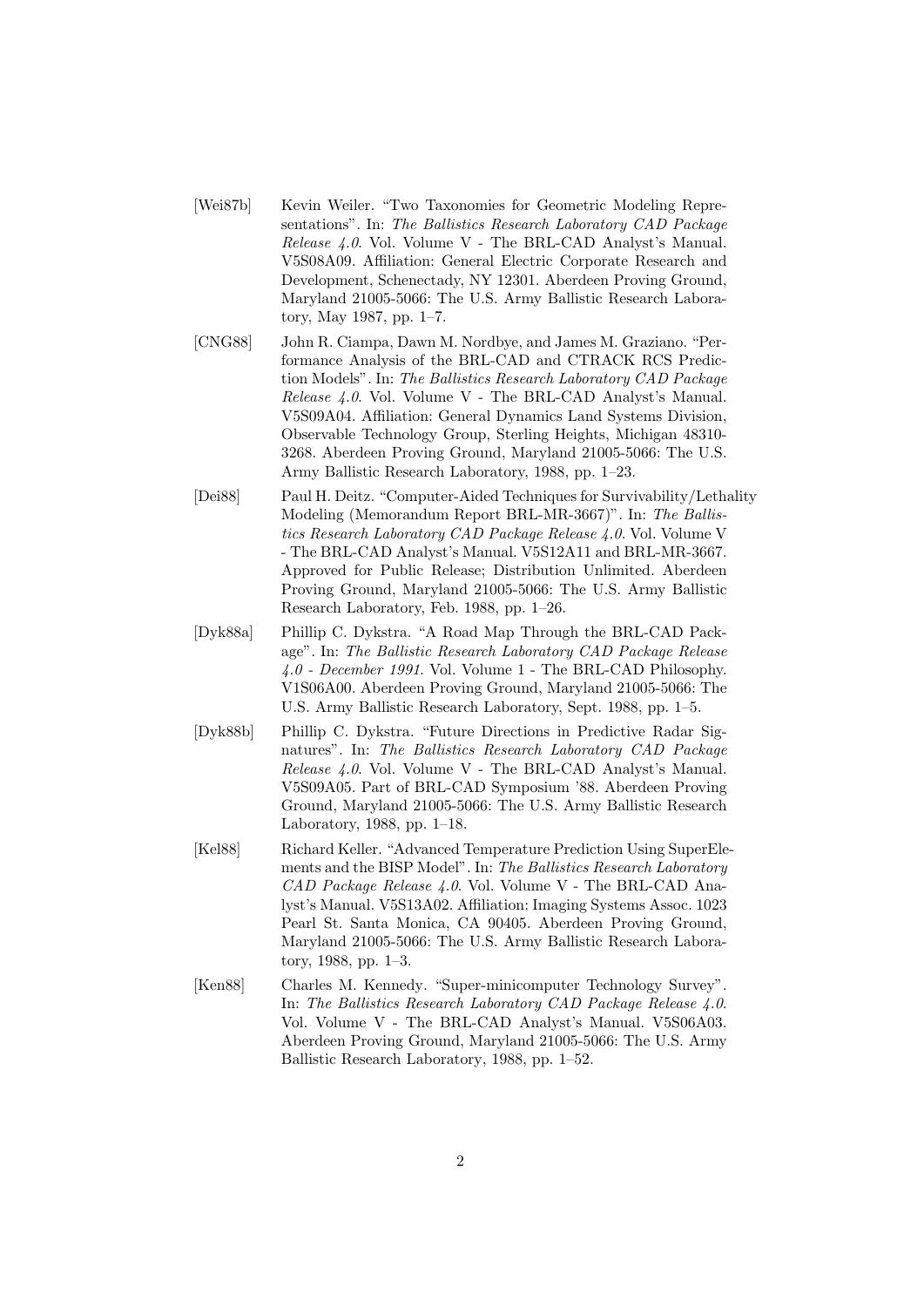- [Lag88] Gary Laguna. "The Development of a Finite Difference Mesh Generator Using BRL-CAD". In: The Ballistics Research Laboratory CAD Package Release 4.0. Vol. Volume V - The BRL-CAD Analyst's Manual. V5S02A02. Aberdeen Proving Ground, Maryland 21005-5066: The U.S. Army Ballistic Research Laboratory, 1988, pp. 1–6.
- [Lee+88] S. W. Lee et al. "Radar Cross-Section Computation with BRL-CAD". In: The Ballistics Research Laboratory CAD Package Release 4.0. Vol. Volume V - The BRL-CAD Analyst's Manual. V5S09A03. Affiliations: Bozek, Lee and Lin at University of Illinois ECE Dept., Chou at ElectroScience Laboratory, EE Dept, Ohio State University and Ling at ECE Dept, Univ. Texas at Austin. Aberdeen Proving Ground, Maryland 21005-5066: The U.S. Army Ballistic Research Laboratory, 1988, pp. 1–34.
- [MJ88] William H. Mermagen Jr. "The Conversion of Air Force Target Descriptions into BRL-CAD". In: The Ballistics Research Laboratory CAD Package Release 4.0. Vol. Volume V - The BRL-CAD Analyst's Manual. V5S12A10. Aberdeen Proving Ground, Maryland 21005-5066: The U.S. Army Ballistic Research Laboratory, 1988, pp. 1–7.
- [Mol88] Steven Molnar. "Interactive CSG Modeling with Real-Time Shaded Display". In: The Ballistics Research Laboratory CAD Package Release 4.0. Vol. Volume V - The BRL-CAD Analyst's Manual. V5S08A06. Affiliation: Department of Computer Science, University of North Carolina, Chapel Hill, NC 27599-3175. Aberdeen Proving Ground, Maryland 21005-5066: The U.S. Army Ballistic Research Laboratory, 1988, pp. 1–11.
- [Muu88a] Michael John Muuss. "Distributed Graphics for High-Resolution 3D Modeling". In: The Ballistic Research Laboratory CAD Package Release 4.0 - December 1991. Vol. Volume 1 - The BRL-CAD Philosophy. V1S07A00. Aberdeen Proving Ground, Maryland 21005- 5066: The U.S. Army Ballistic Research Laboratory, Dec. 1988, pp. 15–19.
- [Muu88b] Michael John Muuss. "Understanding the Preparation and Analysis of Solid Models". In: The Ballistics Research Laboratory CAD Package Release 4.0. Vol. Volume V - The BRL-CAD Analyst's Manual. V5S08A05. Also published in CGTOKYO '86, Tutorial Course A-3. Aberdeen Proving Ground, Maryland 21005-5066: The U.S. Army Ballistic Research Laboratory, Apr. 1988, pp. 1–66.
- [Muu88c] Michael John Muuss. "Workstations, Networking, Distributed Graphics, and Parallel Processing". In: The Ballistics Research Laboratory CAD Package Release 4.0. Vol. Volume V - The BRL-CAD Analyst's Manual. V5S06A02. Aberdeen Proving Ground, Maryland 21005-5066: The U.S. Army Ballistic Research Laboratory, Aug. 1988, pp. 1–53.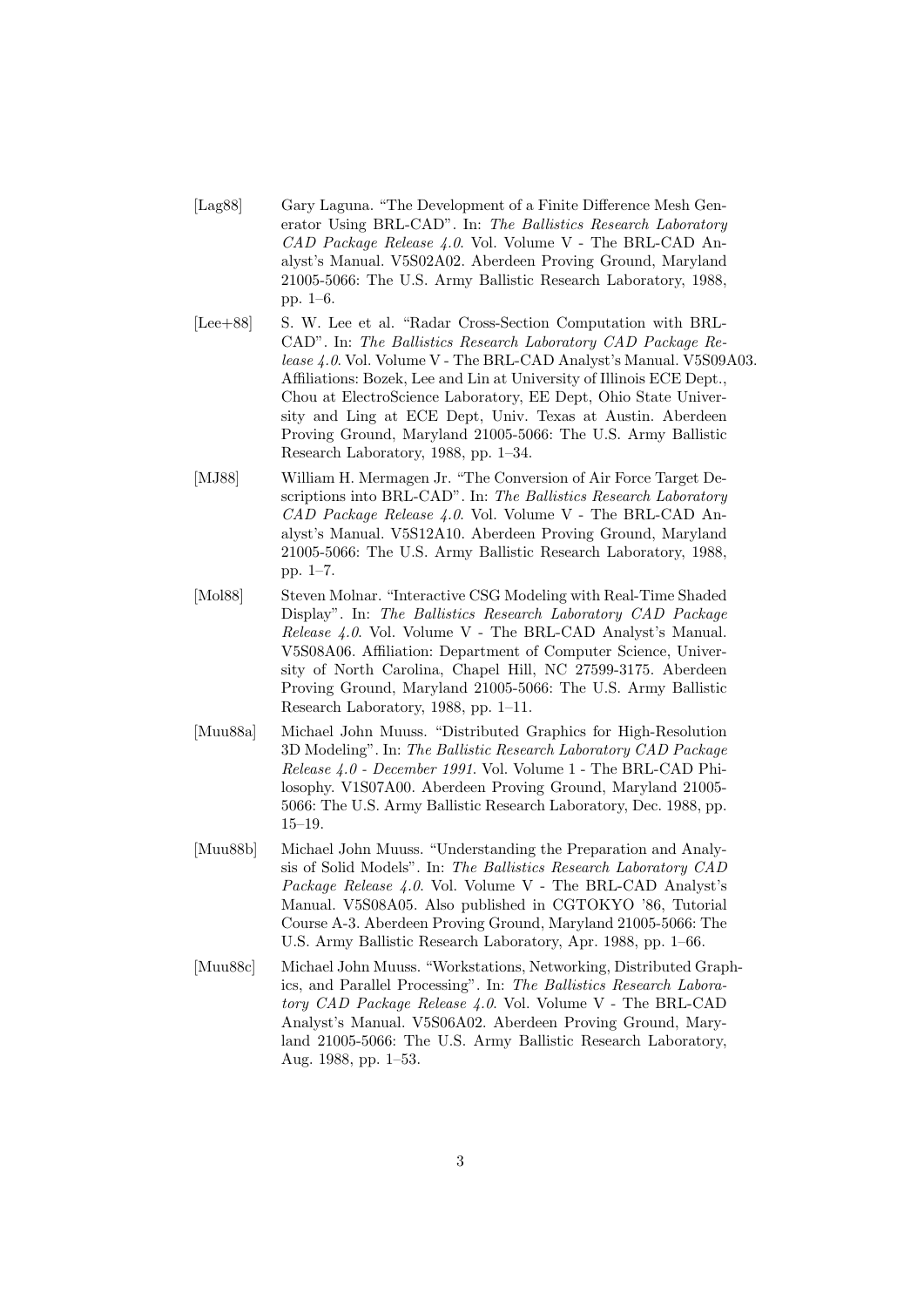- [MD88a] Michael John Muuss and Phillip C. Dykstra. "Experiments in Scientific Visualization". In: The Ballistics Research Laboratory CAD Package Release 4.0. Vol. Volume V - The BRL-CAD Analyst's Manual. V5S14A03. Only abstract is present in Vol. V collection. Aberdeen Proving Ground, Maryland 21005-5066: The U.S. Army Ballistic Research Laboratory, 1988.
- [MD88b] Michael John Muuss and Phillip C. Dykstra. "The RT Lighting Model". In: The Ballistics Research Laboratory CAD Package Release 4.0. Vol. Volume V - The BRL-CAD Analyst's Manual. V5S10A03. Aberdeen Proving Ground, Maryland 21005-5066: The U.S. Army Ballistic Research Laboratory, 1988, pp. 1–30.
- [Sta88] Paul Randal Stay. "The Definition and Ray-Tracing of B-spline Objects in a Combinatorial Solid Geometric Modeling System". In: The Ballistics Research Laboratory CAD Package Release 4.0. Vol. Volume V - The BRL-CAD Analyst's Manual. V5S08A07. Reprinted by ARL in 2013 as ARL-RP-428. Aberdeen Proving Ground, Maryland 21005-5066: The U.S. Army Ballistic Research Laboratory, Nov. 1988, pp. 1–5.
- [SD88] Peter Stiller and Edwin O. Davisson. "Curvature and Principal Direction Calculations for MGED Primitives using RT". In: The Ballistics Research Laboratory CAD Package Release 4.0. Vol. Volume V - The BRL-CAD Analyst's Manual. V5S10A02. Aberdeen Proving Ground, Maryland 21005-5066: The U.S. Army Ballistic Research Laboratory, 1988, pp. 1–22.
- [Wer88] Anne Werkheiser. "Object Recognition with BRL-CAD Models". In: The Ballistics Research Laboratory CAD Package Release 4.0. Vol. Volume V - The BRL-CAD Analyst's Manual. V5S11A01. Affiliations: U.S. Army Engineer Topographic Laboratories, Research Institute bldg. 2592, Fort Belvoir, Virginia 22060-5546 and Coordinated Science Laboratory, University of Illinois at Urbana-Champaign, 1101 West Springfield Ave., Urbana, Illinois 61801. Aberdeen Proving Ground, Maryland 21005-5066: The U.S. Army Ballistic Research Laboratory, 1988, pp. 1–7.
- [Bow89a] Mark Huston Bowden. "Raytracing Hidden Lines". In: The Ballistics Research Laboratory CAD Package Release 4.0. Vol. Volume V - The BRL-CAD Analyst's Manual. V5S10A01. Affiliation - University of Alabama in Huntsville Research Institute, Huntsville, Alabama 35899. Aberdeen Proving Ground, Maryland 21005-5066: The U.S. Army Ballistic Research Laboratory, 1989, pp. 126–140.
- [Bow89b] Mark Huston Bowden. "Simulation Verification Using BRL-CAD". In: The Ballistics Research Laboratory CAD Package Release 4.0. Vol. Volume V - The BRL-CAD Analyst's Manual. V5S12A09. Aberdeen Proving Ground, Maryland 21005-5066: The U.S. Army Ballistic Research Laboratory, 1989, pp. 141–147.
- [DMJS89] Paul H. Deitz, William H. Mermagen Jr., and Paul R. Stay. "An Integrated Environment for Army, Navy and Air Force Target Description Support (Memorandum Report BRL-MR-3754)". In: The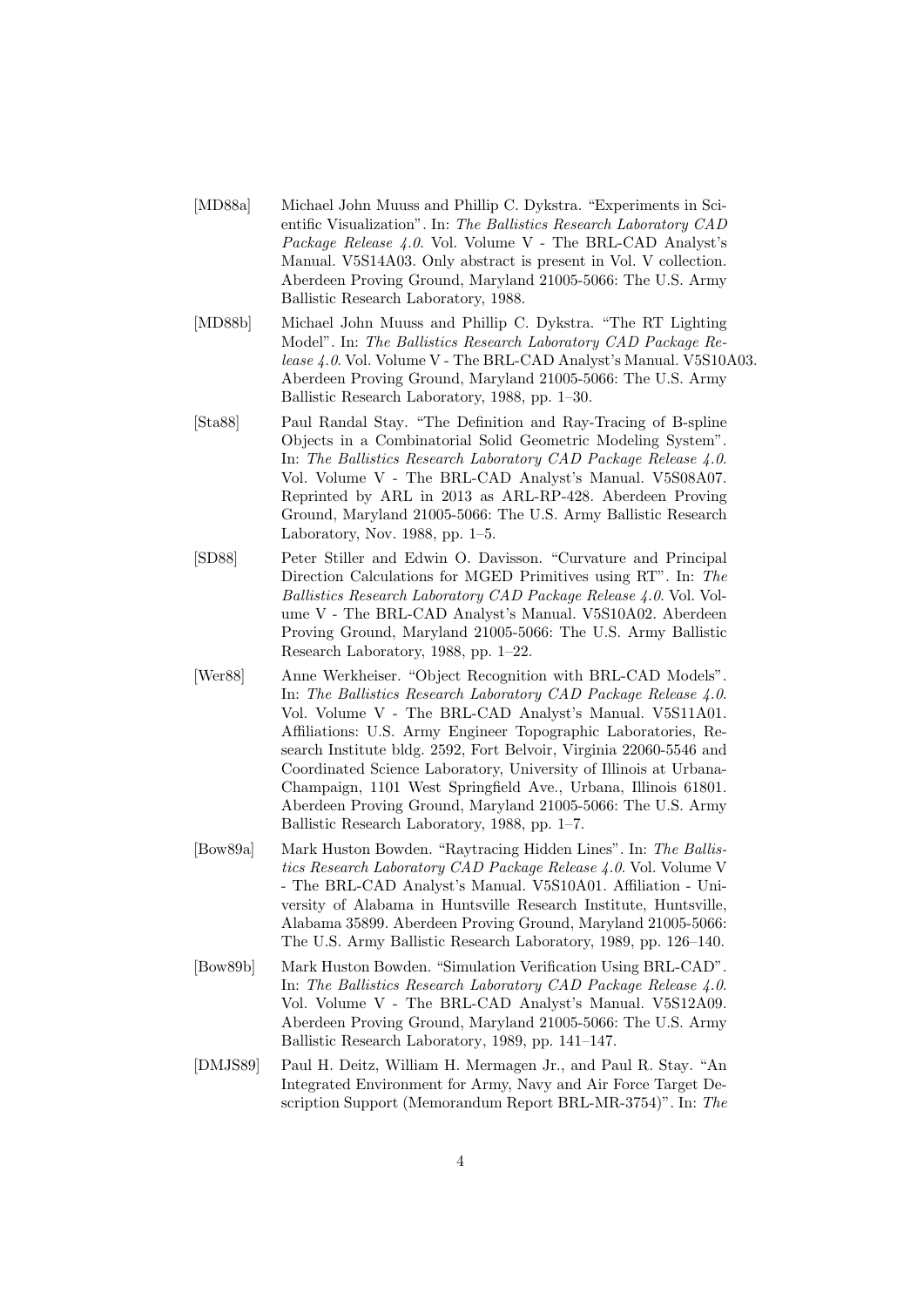Ballistic Research Laboratory CAD Package Release 4.0 - December 1991. Vol. Volume 1 - The BRL-CAD Philosophy. V1S04A00. Approved for Public Release; Distribution Unlimited. Aberdeen Proving Ground, Maryland 21005-5066: The U.S. Army Ballistic Research Laboratory, May 1989, pp. 1–15.

- [DO89] Paul H. Deitz and Aivars Ozolins. "Computer Simulations of the Abrams Live-Fire Field Testing (Memorandum Report BRL-MR-3755)". In: The Ballistics Research Laboratory CAD Package Release 4.0. Vol. Volume V - The BRL-CAD Analyst's Manual. V5S12A08. Approved for Public Release; Distribution Unlimited. Aberdeen Proving Ground, Maryland 21005-5066: The U.S. Army Ballistic Research Laboratory, 1989, pp. 1–41.
- [Dyk89] Phillip C. Dykstra. "RTPHYS A Physical Properties Ray Tracer". In: The Ballistics Research Laboratory CAD Package Release 4.0. Vol. Volume III - The BRL-CAD Applications. V3S09A00. Part of BRL-CAD Symposium '89 (Presentation). Aberdeen Proving Ground, Maryland 21005-5066: The U.S. Army Ballistic Research Laboratory, Oct. 1989, pp. 1–11.
- [Gwy89] Douglas A. Gwyn. "MUVES Interface to BRL-CAD". In: The Ballistics Research Laboratory CAD Package Release 4.0. Vol. Volume V - The BRL-CAD Analyst's Manual. V5S12A05. Aberdeen Proving Ground, Maryland 21005-5066: The U.S. Army Ballistic Research Laboratory, 1989, pp. 1–14.
- [Hav89] William Haverdings. "Use of the BRL-CAD Package in the Construction of a Geometric Model o fthe General Dynamics F-16A Air Combat Fighter for Vulnerability Assessments". In: The Ballistics Research Laboratory CAD Package Release 4.0. Vol. Volume V - The BRL-CAD Analyst's Manual. V5S12A06. Affiliation: Group Weapon Effectiveness Technological Research Prins Maurits Laboratory TNO P.O. Box 45 2280 AA Ryswyk The Netherlands. Aberdeen Proving Ground, Maryland 21005-5066: The U.S. Army Ballistic Research Laboratory, 1989, pp. 170–193.
- [JG89] J. Jones and T. Gonda. "A Thermal Model Preprocessor For Graphics And Material Database Generation". In: vol. Proceedings SPIE, 1098. 1989, pp. 42–54. url: http://dx.doi.org/10.1117/12. 960423.
- [KMJS89] Charles M. Kennedy, William H. Mermagen Jr., and Paul R. Stay. "Benchmarking with BRL-CAD". In: The Ballistics Research Laboratory CAD Package Release 4.0. Vol. Volume V - The BRL-CAD Analyst's Manual. V5S01A02. Aberdeen Proving Ground, Maryland 21005-5066: The U.S. Army Ballistic Research Laboratory, 1989, pp. 1–13.
- [Lag89] Gary Laguna. "Recent Advances in 3D Finite Difference Mesh Generation using the BRL-CAD Package". In: The Ballistics Research Laboratory CAD Package Release 4.0. Vol. Volume V - The BRL-CAD Analyst's Manual. V5S02A01. Gary Laguna affiliation: Lawrence Livermore National Laboratory. Aberdeen Proving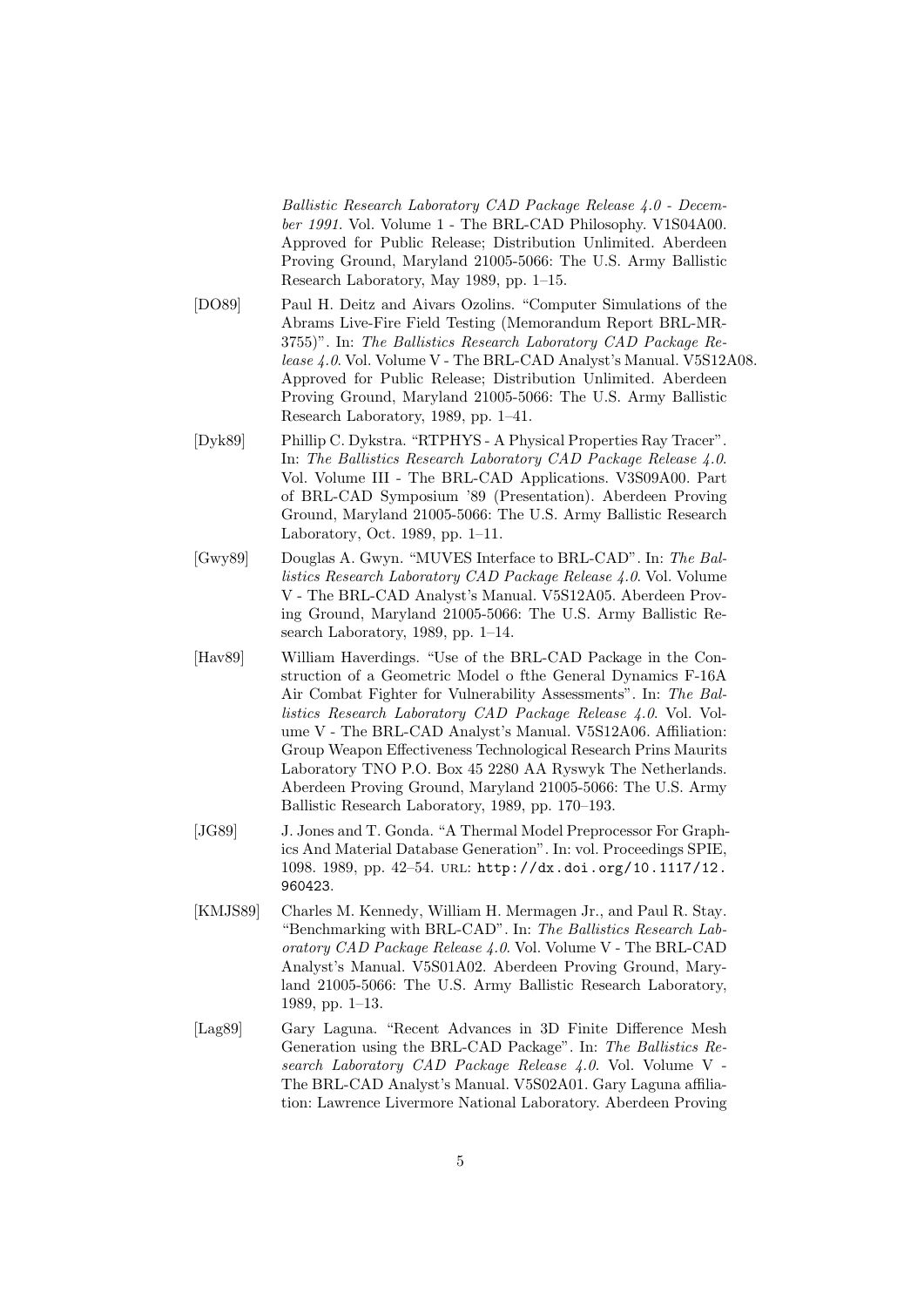Ground, Maryland 21005-5066: The U.S. Army Ballistic Research Laboratory, 1989, pp. 21–35.

- [Lee+89] S. W. Lee et al. "Contribution to High Frequency RCS Code Test Problems (University of illinois Electromagnetics Laboratory Technical Report SWL89-3)". In: The Ballistics Research Laboratory CAD Package Release 4.0. Vol. Volume V - The BRL-CAD Analyst's Manual. V5S09A02. Affiliation: University of Illinois 1406 W. Green Street, Urbana, IL 61801. Aberdeen Proving Ground, Maryland 21005-5066: The U.S. Army Ballistic Research Laboratory, July 1989, pp. 1–63.
- [Muu89] Michael John Muuss. "Frame Buffers and Window Systems: Internals of the Silicon Graphics 4D Framebugger Support for LIBFB". In: The Ballistics Research Laboratory CAD Package Release 4.0. Vol. Volume V - The BRL-CAD Analyst's Manual. V5S06A01. Aberdeen Proving Ground, Maryland 21005-5066: The U.S. Army Ballistic Research Laboratory, Sept. 1989, pp. 53–72.
- [MW89] Michael John Muuss and Dan Wessol. "Applying BRL-CAD to the DoE PBF/BNCT Program for Cancer Treatment". In: The Ballistics Research Laboratory CAD Package Release 4.0. Vol. Volume V - The BRL-CAD Analyst's Manual. V5S07A01. Part of BRL-CAD Symposium '89. Dan Wessol's affiliation: EG&G Idaho, Inc. - Idaho National Engineering Laboratory. Aberdeen Proving Ground, Maryland 21005-5066: The U.S. Army Ballistic Research Laboratory, Oct. 1989, pp. 1–24.
- [MJDM89] Susanne Muuss J. D. and Michael John Muuss. "RTG3: Shotlines for COVART". In: The Ballistics Research Laboratory CAD Package Release 4.0. Vol. Volume III - The BRL-CAD Applications. V3S08A00. Aberdeen Proving Ground, Maryland 21005-5066: The U.S. Army Ballistic Research Laboratory, 1989, pp. 73–84.
- [Ver89] Zier Verheij. "Application of the BRL-CAD Package in the Dutch Target Vulnerability Assessment Code TARVAC". In: The Ballistics Research Laboratory CAD Package Release 4.0. Vol. Volume V - The BRL-CAD Analyst's Manual. V5S12A07. Affiliation: Group Weapon Effectiveness Technological Research Prins Maurits Laboratory TNO P.O. Box 45 2280 AA Ryswyk The Netherlands. Aberdeen Proving Ground, Maryland 21005-5066: The U.S. Army Ballistic Research Laboratory, 1989, pp. 148–169.
- [Wal+89] M. Walsh et al. "Imaging Sensor Simulation Developments at ERIM". In: The Ballistics Research Laboratory CAD Package Release 4.0. Vol. Volume V - The BRL-CAD Analyst's Manual. V5S09A01. Aberdeen Proving Ground, Maryland 21005-5066: The U.S. Army Ballistic Research Laboratory, 1989, pp. 10–20.
- [WA89] E. P. Weaver and J. R. Anderson. "A Feature-Driven Procedural Approach to Solid Geometric Modeling". In: The Ballistics Research Laboratory CAD Package Release 4.0. Vol. Volume V - The BRL-CAD Analyst's Manual. V5S08A04. Part of BRL-CAD '89. Aberdeen Proving Ground, Maryland 21005-5066: The U.S. Army Ballistic Research Laboratory, 1989, pp. 1–40.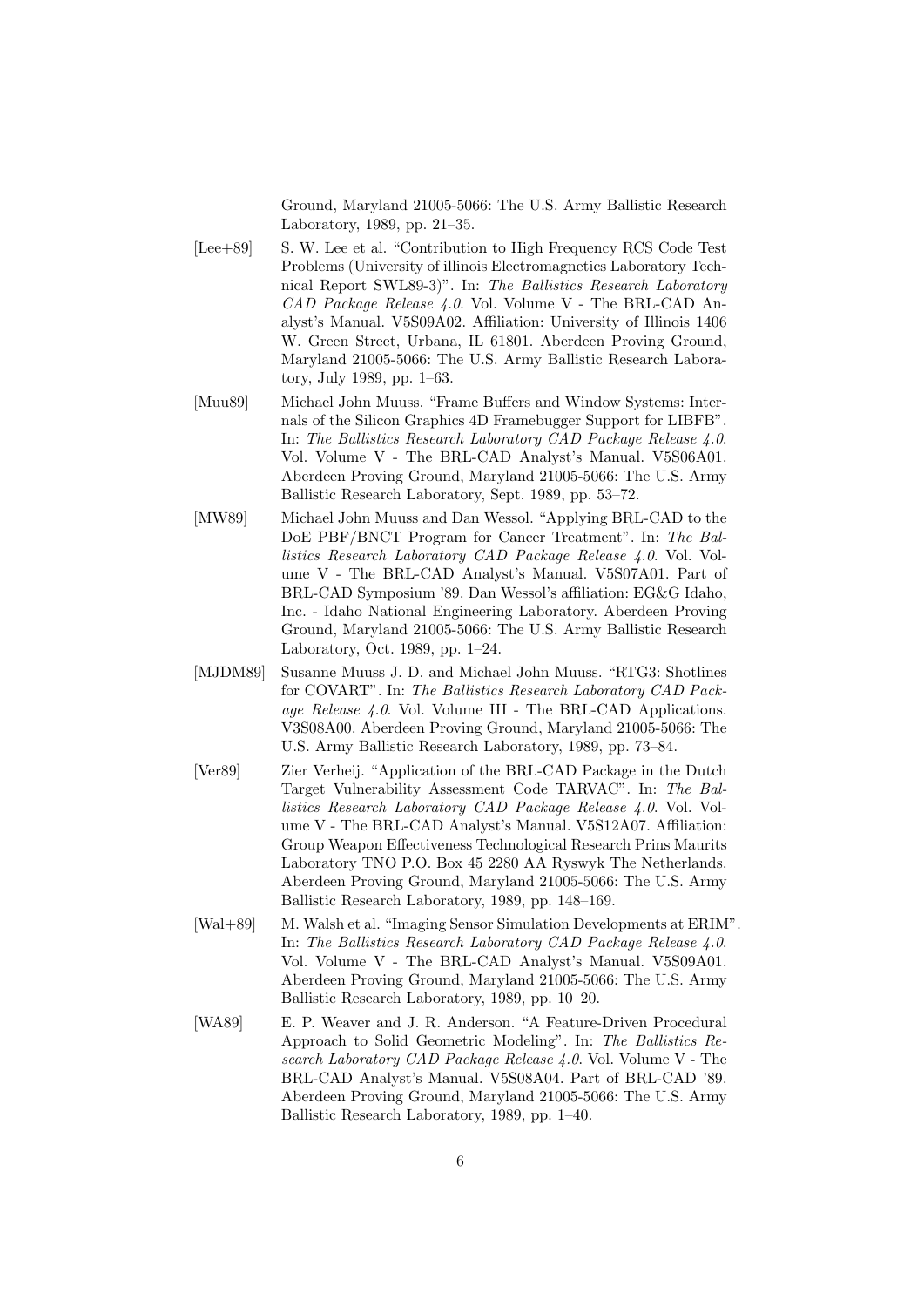- [Dei90] Paul H. Deitz. "High-Resolution, Item-Level Weapons Modeling". In: The Ballistics Research Laboratory CAD Package Release 4.0. Vol. Volume V - The BRL-CAD Analyst's Manual. V5S12A12. Approved for Public Release; Distribution Unlimited. Aberdeen Proving Ground, Maryland 21005-5066: The U.S. Army Ballistic Research Laboratory, Mar. 1990, pp. 1–28.
- [Dei+90a] Paul H. Deitz et al. "Current Simulation Methods in Military Systems Vulnerability Assessment (Memorandum Report BRL-MR-3880)". In: The Ballistics Research Laboratory CAD Package Release 4.0. Vol. Volume V - The BRL-CAD Analyst's Manual. V5S12A04. Aberdeen Proving Ground, Maryland 21005-5066: The U.S. Army Ballistic Research Laboratory, Nov. 1990, pp. 1–20.
- [Dei+90b] Paul H. Deitz et al. "Synthesized CAD Methods for Combat Vehicle Survivability Analysis (Memorandum Report BRL-MR-3883)". In: The Ballistics Research Laboratory CAD Package Release 4.0. Vol. Volume V - The BRL-CAD Analyst's Manual. V5S12A13. Approved for Public Release; Distribution Unlimited. Aberdeen Proving Ground, Maryland 21005-5066: The U.S. Army Ballistic Research Laboratory, Dec. 1990, pp. 1–36.
- [Muu90] Michael John Muuss. "Multiple Families of Engineering Analyses Interrogating a Single Geometric Model". In: Proceedings - BRL-CAD Symposium '91. Included in The Ballistics Research Laboratory CAD Package Release 4.0 Volume V - The BRL-CAD Analyst's Manual. Aberdeen Proving Ground, Maryland 21005-5066: The U.S. Army Ballistic Research Laboratory, June 1990, pp. 1– 12.
- [AMW91] John. R. Anderson, Susanne L. Muuss, and Earl P. Weaver. "IGES Translations for BRL-CAD". In: Proceedings - BRL-CAD Symposium '91. Included in The Ballistics Research Laboratory CAD Package Release 4.0 Volume V - The BRL-CAD Analyst's Manual. Aberdeen Proving Ground, Maryland 21005-5066: The U.S. Army Ballistic Research Laboratory, 1991, pp. 1–15.
- [ARL91a] ARL. The Ballistic Research Laboratory CAD Package Release 4.0 - Volume I The BRL-CAD Philosophy. Aberdeen Proving Ground, Maryland 21005-5066, Dec. 1991.
- [ARL91b] ARL. The Ballistic Research Laboratory CAD Package Release 4.0 - Volume III - The BRL-CAD Applications. Aberdeen Proving Ground, Maryland 21005-5066, Dec. 1991.
- [ARL91c] ARL. The Ballistic Research Laboratory CAD Package Release 4.0 - Volume IV The MGED User's Manual. Aberdeen Proving Ground, Maryland 21005-5066, Dec. 1991.
- [ARL91d] ARL. The Ballistic Research Laboratory CAD Package Release 4.0] - Volume V The BRL-CAD Analyst's Manual. Aberdeen Proving Ground, Maryland 21005-5066, Dec. 1991.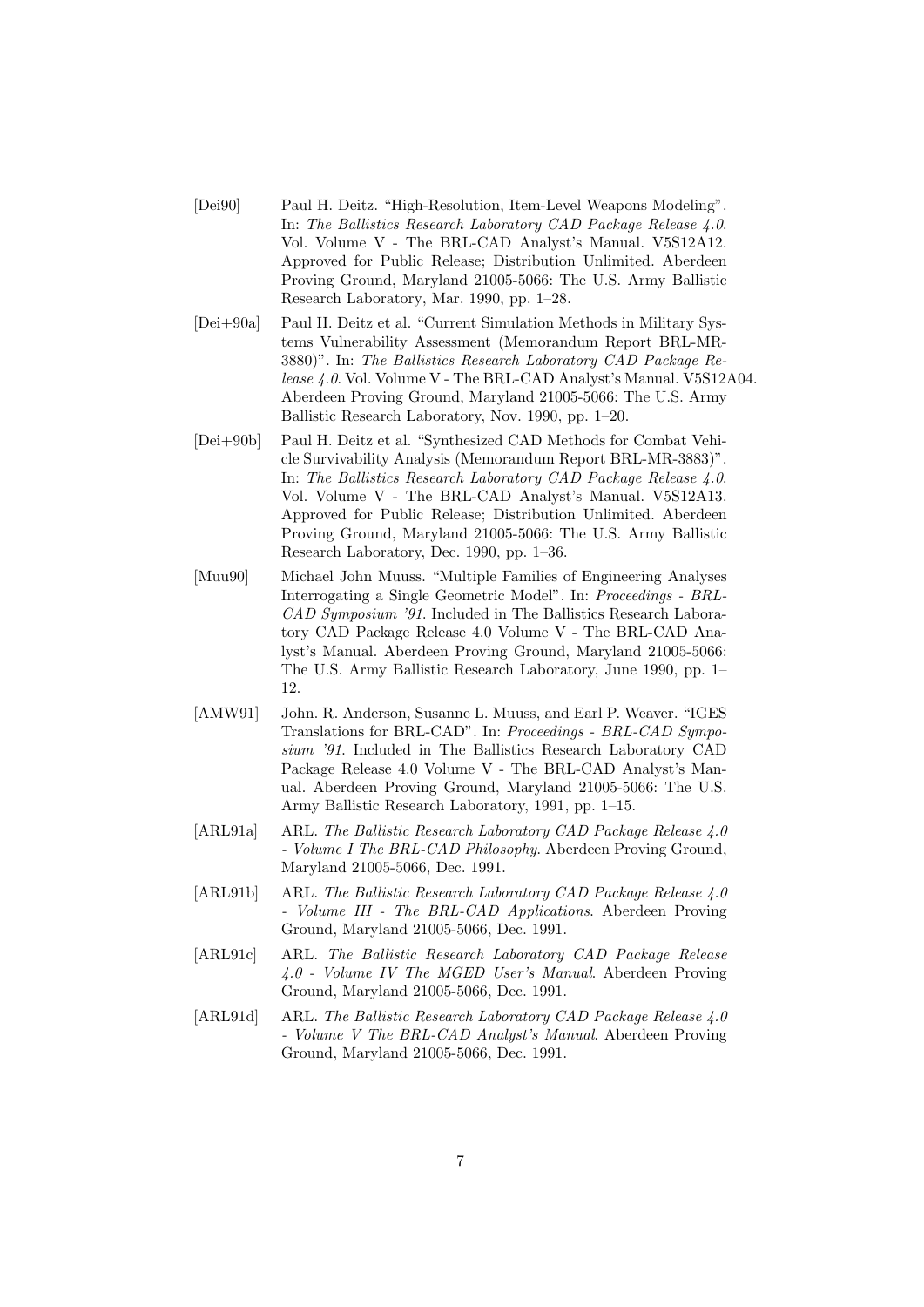- [BJ91a] Leonard E. Bruenning Jr. "Air Force Vulnerability Analyses from BRL-CAD Models". In: Proceedings - BRL-CAD Symposium '91. Included in The Ballistics Research Laboratory CAD Package Release 4.0 Volume V - The BRL-CAD Analyst's Manual. Aberdeen Proving Ground, Maryland 21005-5066: The U.S. Army Ballistic Research Laboratory, 1991, pp. 1–27.
- [BJ91b] Leonard E. Bruenning Jr. "Comparison of BRL-CAD Computer Simulations Damage with Live Fire Tests on Tactical Wheeled Vehicles". In: Proceedings - BRL-CAD Symposium '91. Included in The Ballistics Research Laboratory CAD Package Release 4.0 Volume V - The BRL-CAD Analyst's Manual. Aberdeen Proving Ground, Maryland 21005-5066: The U.S. Army Ballistic Research Laboratory, 1991, pp. 1–4.
- [But+91] Lee A. Butler et al. "A Prototype Graphical User Interface". In: Proceedings - BRL-CAD Symposium '91. Included in The Ballistics Research Laboratory CAD Package Release 4.0 Volume V - The BRL-CAD Analyst's Manual Papper and Gigante affiliation: Royal Melbourne Institute of Technology. Aberdeen Proving Ground, Maryland 21005-5066: The U.S. Army Ballistic Research Laboratory, Apr. 1991, pp. 1–4.
- [BJ91c] E. Timothy Buxton and Jack Jones. "FRED The Faceted Region Editor". In: The Ballistics Research Laboratory CAD Package Release 4.0. Vol. Volume V - The BRL-CAD Analyst's Manual. V5S13A01. Affiliations: Buxton - OptiMetrics, Inc. Ann Arbor, Michigan; Jones: U.S. Army Tank-Automotive Command, Warren, Michigan. Aberdeen Proving Ground, Maryland 21005-5066: The U.S. Army Ballistic Research Laboratory, 1991, pp. 1–17.
- [CD91] Susan A. Coates and Edwin O. Davisson. "Generating Prism Input Files from BRL-CAD Models". In: Proceedings - BRL-CAD Symposium '91. Included in The Ballistics Research Laboratory CAD Package Release 4.0 Volume V - The BRL-CAD Analyst's Manual. Aberdeen Proving Ground, Maryland 21005-5066: The U.S. Army Ballistic Research Laboratory, 1991, pp. 1–12.
- [DMD91] Paul H. Deitz, Michael John Muuss, and Edwin O. Davisson. "Issues in Automatic Object Recognition: Linking Geometry and Material data to Predictive Signature Codes (Memorandum Report BRL-MR-3898)". In: The Ballistic Research Laboratory CAD Package Release 4.0 - December 1991. Vol. Volume 1 - The BRL-CAD Philosophy. V1S08A00. Approved for Public Release; Distribution Unlimited. Aberdeen Proving Ground, Maryland 21005-5066: The U.S. Army Ballistic Research Laboratory, Mar. 1991, pp. 1–19.
- [DM91] Phillip C. Dykstra and Michael John Muuss. "The BRL-CAD Package - An Overview". In: The Ballistic Research Laboratory CAD Package Release 4.0 - December 1991. Vol. Volume 1 - The BRL-CAD Philosophy. V1S03A00. Reprinted by ARL in 2013 as ARL-RP-432. Aberdeen Proving Ground, Maryland 21005-5066: The U.S. Army Ballistic Research Laboratory, 1991, pp. 1–9.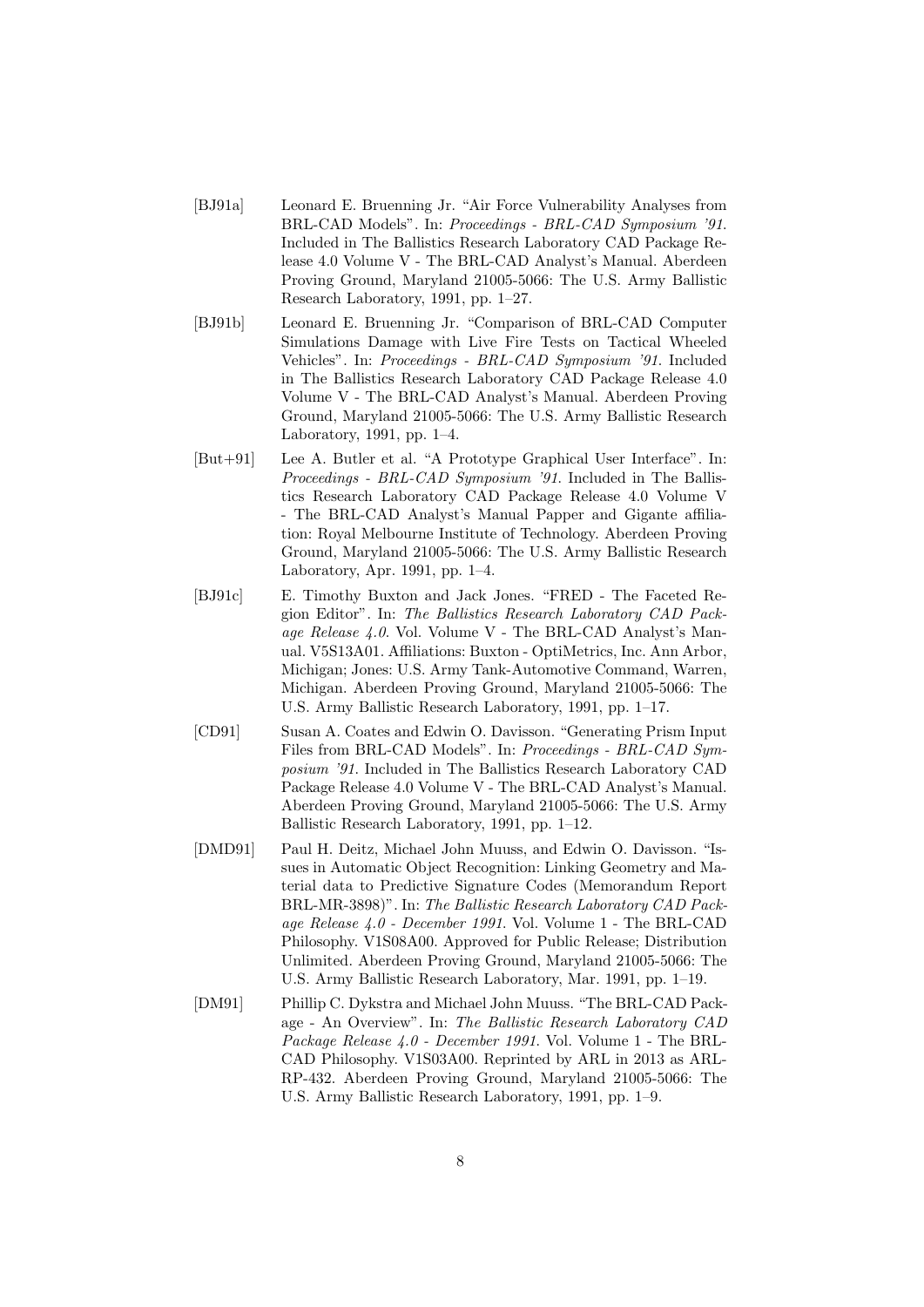- [ET91] Natalie L. Eberius and Paul J. Tanenbaum. "NIRT: Interactive Ray Tracing with BRL-CAD". In: Proceedings - BRL-CAD Symposium '91. Included in The Ballistics Research Laboratory CAD Package Release 4.0 Volume III - The BRL-CAD Applications. Aberdeen Proving Ground, Maryland 21005-5066: The U.S. Army Ballistic Research Laboratory, 1991, pp. 1–4.
- [Gil91] Glenn M. Gillis. "The BRL-CAD SURVIAC Connection". In: Proceedings - BRL-CAD Symposium '91. Affiliation: SURVIAC Aberdeen Satellite Office 1003 Old Philadelphia Road Suite 103 Aberdeen, MD 21001. Aberdeen Proving Ground, Maryland 21005- 5066: The U.S. Army Ballistic Research Laboratory, 1991, pp. 1– 2.
- [Joh91] Christopher T. Johnson. "Digital Halftoning The Halftone Package and Applications to BRL-CAD". In: Proceedings - BRL-CAD Symposium '91. Included in The Ballistics Research Laboratory CAD Package Release 4.0 Volume V - The BRL-CAD Analyst's Manual. Aberdeen Proving Ground, Maryland 21005-5066: The U.S. Army Ballistic Research Laboratory, Apr. 1991, pp. 1–20.
- [Ken91] Charles M. Kennedy. "Video Hardware for Making Movies". In: Proceedings - BRL-CAD Symposium '91. Included in The Ballistics Research Laboratory CAD Package Release 4.0 Volume V - The BRL-CAD Analyst's Manual. Aberdeen Proving Ground, Maryland 21005-5066: The U.S. Army Ballistic Research Laboratory, 1991, pp. 1–11.
- [Lau+91] Ray Lauzzana et al. "A Shape Grammar Production Using BRL-CAD". In: The Ballistics Research Laboratory CAD Package Release 4.0. Vol. Volume III - The BRL-CAD Applications. V3S05A00. Aberdeen Proving Ground, Maryland 21005-5066: The U.S. Army Ballistic Research Laboratory, 1991, pp. 1–17.
- [MJ91] William H. Mermagen Jr. "Conversion of FASTGEN Target Descriptions into BRL-CAD with Patch-g (Updated Report)". In: The Ballistics Research Laboratory CAD Package Release 4.0. Vol. Volume III - The BRL-CAD Applications. V3S02A00. Aberdeen Proving Ground, Maryland 21005-5066: The U.S. Army Ballistic Research Laboratory, 1991, pp. 110–124.
- [Mos91a] Gary S. Moss. ""burst"; Air Force Vulnerability Analyses from BRL-CAD Models". In: The Ballistics Research Laboratory CAD Package Release 4.0. Vol. Volume III - The BRL-CAD Applications. V3S07A00. Aberdeen Proving Ground, Maryland 21005-5066: The U.S. Army Ballistic Research Laboratory, 1991, pp. 88–109.
- [Mos91b] Gary S. Moss. "The "lgt" Lighting Model". In: The Ballistics Research Laboratory CAD Package Release 4.0. Vol. Volume III - The BRL-CAD Applications. V3S12A00. Aberdeen Proving Ground, Maryland 21005-5066: The U.S. Army Ballistic Research Laboratory, 1991, pp. 1–20.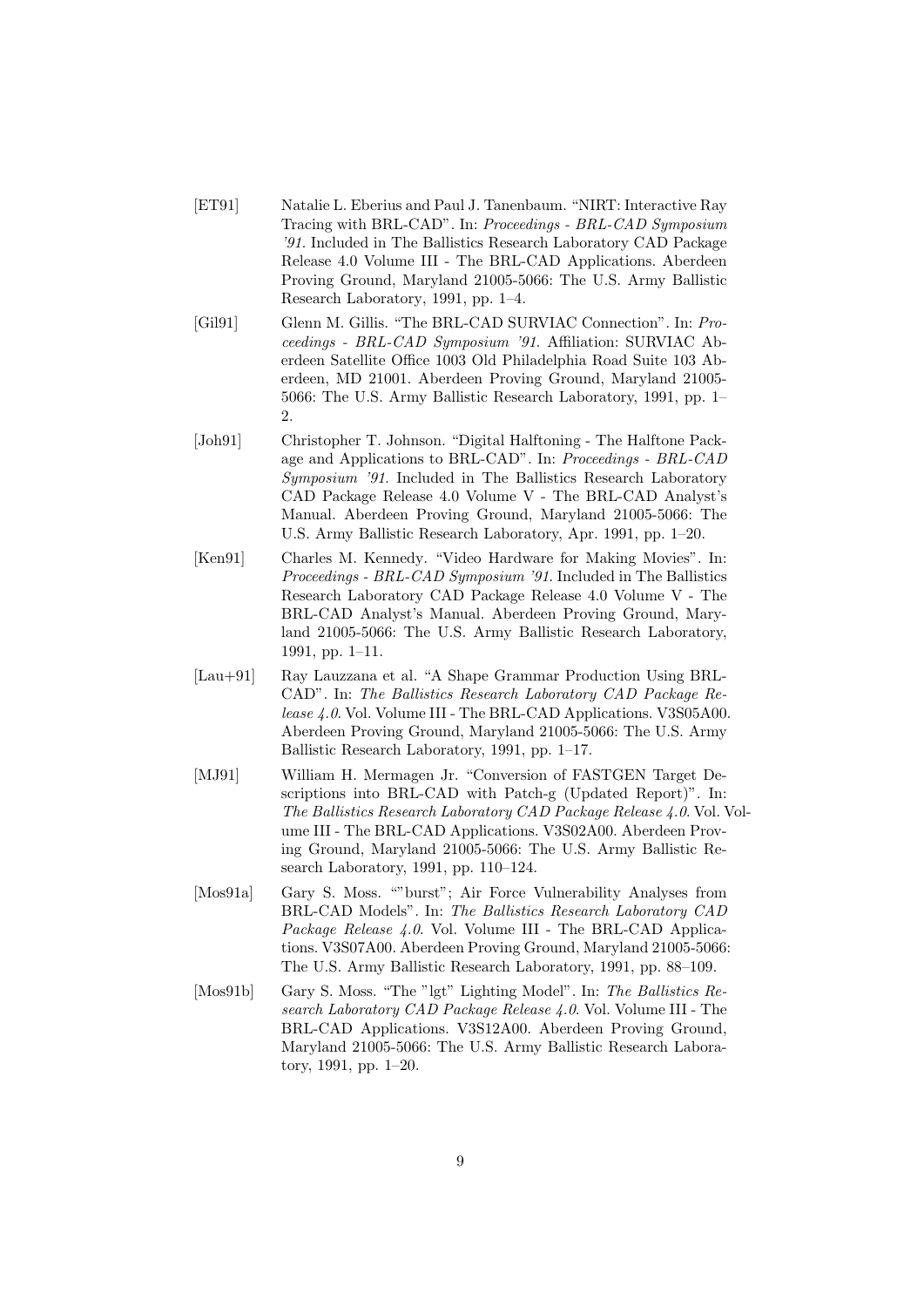- [Muu91] Michael John Muuss. "BRL-CAD Recent Progress and Future Directions". In: *Proceedings - BRL-CAD Symposium '91*. Included in The Ballistics Research Laboratory CAD Package Release 4.0 Volume 1 - The BRL-CAD Philosophy. Aberdeen Proving Ground, Maryland 21005-5066: The U.S. Army Ballistic Research Laboratory, Apr. 1991, pp. 1–17.
- [MB91] Michael John Muuss and Lee A. Butler. "Combinatorial Solid Geometry, Boundary Representations, and Non-Manifold Geometry". In: State of the Art in Computer Graphics: Visualization and Modeling; also The Ballistics Research Laboratory CAD Package Release 4.0. Included in The Ballistics Research Laboratory CAD Package Release 4.0 Volume V - The BRL-CAD Analyst's Manual To appear in Advanced Computer Graphics Techniques ed. Rogers and Earnshaw, Springer-Verlag. Aberdeen Proving Ground, Maryland 21005-5066: The U.S. Army Ballistic Research Laboratory (Springer-Verlag, New York in SACG), 1991, pp. 1–73 (pp. 185– 223 in SACG).
- [MKB91] Michael John Muuss, Charles M. Kennedy, and Lee A. Butler. "The BRL-CAD Benchmark Test". In: The Ballistics Research Laboratory CAD Package Release 4.0. Vol. Volume V - The BRL-CAD Analyst's Manual. V5S01A01. Aberdeen Proving Ground, Maryland 21005-5066: The U.S. Army Ballistic Research Laboratory, 1991, pp. 1–11.
- [MJD91a] Susanne Muuss J. D. "Rapid Creation of Analysis Codes Using BRL-CAD; The RT View-Module Interface". In: Proceedings - BRL-CAD Symposium '91. Included in The Ballistics Research Laboratory CAD Package Release 4.0 Volume III - The BRL-CAD Applications. Aberdeen Proving Ground, Maryland 21005-5066: The U.S. Army Ballistic Research Laboratory, Apr. 1991, pp. 1–18.
- [MJD91b] Susanne Muuss J. D. "RTHIDE: 3-D Hidden Line Removal". In: Proceedings - BRL-CAD Symposium '91. Included in The Ballistics Research Laboratory CAD Package Release 4.0 Volume III - The BRL-CAD Applications. Aberdeen Proving Ground, Maryland 21005-5066: The U.S. Army Ballistic Research Laboratory, Apr. 1991, pp. 1–12.
- [NB91] Osman A. Naizi and Norman I. Badler. "Converting BRL-CAD Objects to Surface Representation and Adding Articulation and JACK Ergonomic Analysis". In: Proceedings - BRL-CAD Symposium '91. Included in The Ballistics Research Laboratory CAD Package Release 4.0 Volume V - The BRL-CAD Analyst's Manual Affiliation: Department of computer and Information Science, University of Pennsylvania, Philadelphia, PA 19104-6389. Aberdeen Proving Ground, Maryland 21005-5066: The U.S. Army Ballistic Research Laboratory, May 1991, pp. 1–14.
- [RJ91] Harry L. Reed Jr. "Reflections From the BRL Experience". In: The Ballistic Research Laboratory CAD Package Release 4.0 - December 1991. Vol. Volume 1 - The BRL-CAD Philosophy. V1S05A00.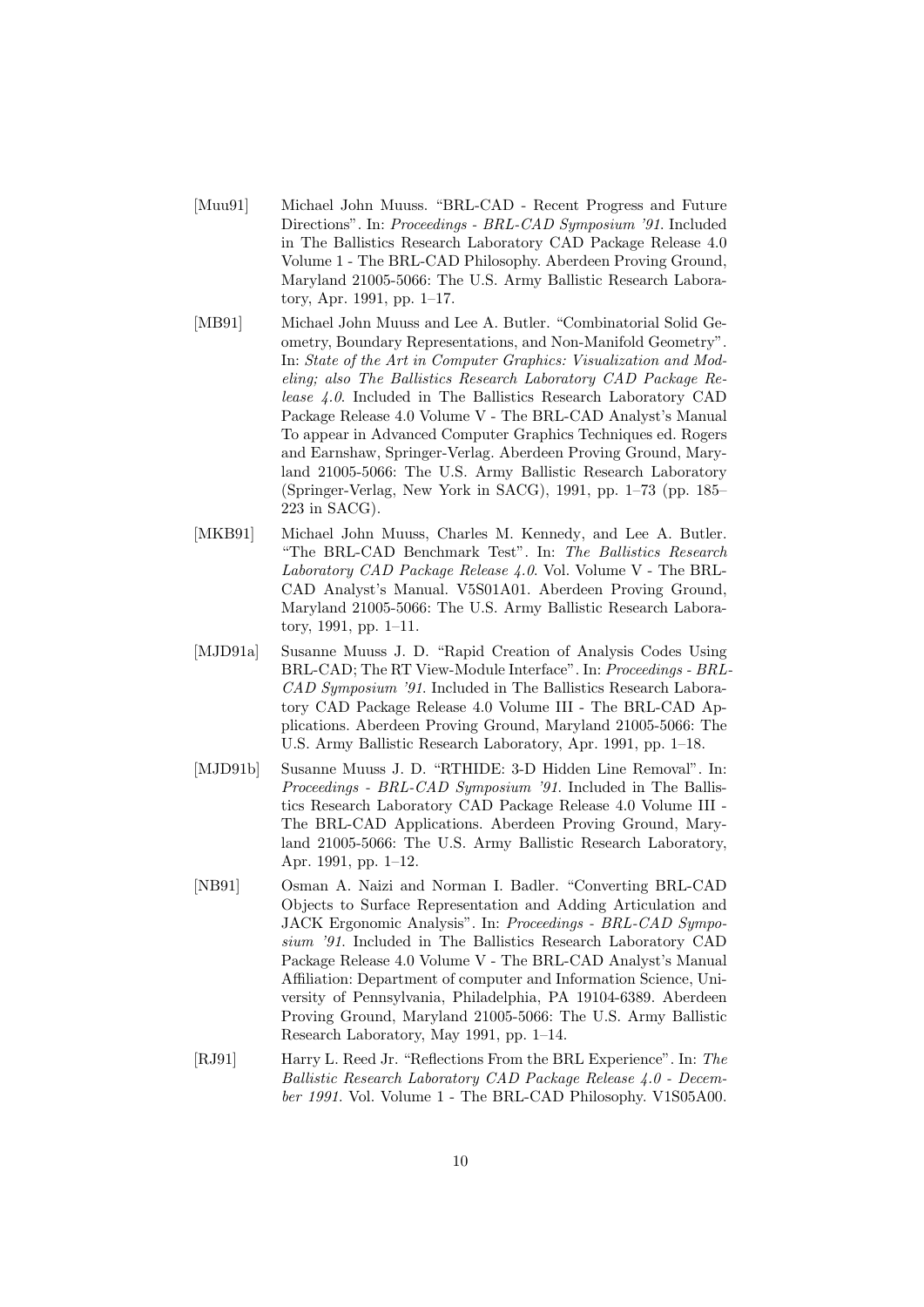Aberdeen Proving Ground, Maryland 21005-5066: The U.S. Army Ballistic Research Laboratory, 1991, pp. 1–3.

- [Sch91] Charles Jeffery Schmitt. "Solid Modeling with Polyhedral Data". In: The Ballistics Research Laboratory CAD Package Release 4.0. Vol. Volume III - The BRL-CAD Applications. V3S04A00. Aberdeen Proving Ground, Maryland 21005-5066: The U.S. Army Ballistic Research Laboratory, 1991, pp. 1–6.
- [Som91] Zoltan Somogyi. "Cake: a Fifth Generation Version of Make". In: The Ballistics Research Laboratory CAD Package Release 4.0. Vol. Volume III - The BRL-CAD Applications. V3S03A00. Aberdeen Proving Ground, Maryland 21005-5066: The U.S. Army Ballistic Research Laboratory, 1991, pp. 1–9.
- [Sta91] Paul R. Stay. "Non-Uniform Rational B-Spline Curves and Surfaces Within BRL-CAD". In: The Ballistics Research Laboratory CAD Package Release 4.0. Vol. Volume V - The BRL-CAD Analyst's Manual. V5S08A02. Aberdeen Proving Ground, Maryland 21005-5066: The U.S. Army Ballistic Research Laboratory, May 1991, pp. 1.
- [BJ92] E. Timothy Buxton and Jack Jones. "End-To-End Sensor Modeling Using BRL-CAD 4.0 with the Faceted Region Editor (FRED) Release 3.1". In: Proceedings - 1992 BRL-CAD Users Conference. Affiliations: Buxton - OptiMetrics, Inc. Ann Arbor, Michigan; Jones: U.S. Army Tank-Automotive Command, Warren, Michigan. Aberdeen Proving Ground, Maryland 21005-5066: The U.S. Army Ballistic Research Laboratory, 1992, pp. 1–18.
- [DA92] Paul H. Deitz and Keith A. Applin. "Practices and Standards in the Construction of BRL-CAD Target Descriptions". In: Proceedings - 1992 BRL-CAD Users Conference. ARL-MR-103. Published as a stand-alone booklet in September 1993. 1993 version Approved for Public Release; Distribution is Unlimited. Aberdeen Proving Ground, Maryland 21005-5066: The U.S. Army Ballistic Research Laboratory, 1992, pp. 1-12. URL: http://handle.dtic.mil/100. 2/ADA274312.
- [Ell92] Carol A. Ellis. Vulnerability Analyst's Guide to Geometric Target Description (Memorandum Report BRL-MR-4001). Approved for Public Release; Distribution is Unlimited. Aberdeen Proving Ground, Maryland 21005-5066, Sept. 1992. url: http://handle. dtic.mil/100.2/ADA256604.
- [Fog92] Andrew J. Foglia. "I/EMS to BRL-CAD Translation: Converting from a B-REP modeler to a CSG Modeler". In:  $Proceedings$  -  $199\bar{2}$ BRL-CAD Users Conference. Affiliation: Intergraph Corporation Federal Systems Division 2051 Mercator Drive, Reston, VA 22091- 3413. Aberdeen Proving Ground, Maryland 21005-5066: The U.S. Army Ballistic Research Laboratory, 1992, pp. 1–9.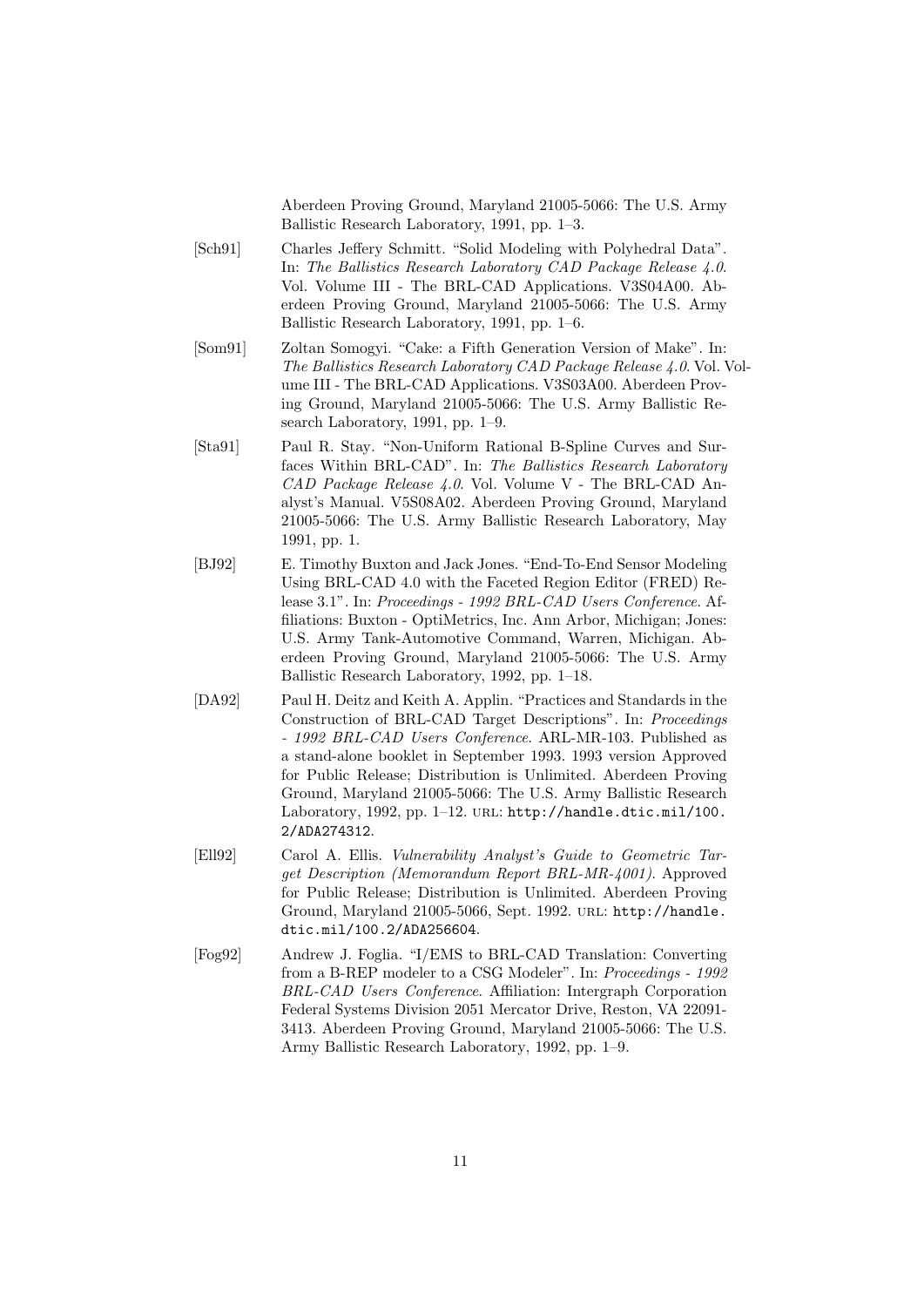- [JJ92] Christopher T. Johnson and S. Gwen Johnson. "Getting BRL-CAD Images Printed". In: Proceedings - 1992 BRL-CAD Users Conference. Affiliation: Paladin Software. Aberdeen Proving Ground, Maryland 21005-5066: The U.S. Army Ballistic Research Laboratory, 1992, pp. 1–24.
- [Kei92] T. L. J. Keij. "Frangible Munition and the BRL-CAD Package: A Successful Combination". In: Proceedings - 1992 BRL-CAD Users Conference. Affiliation: TNO Defense Research, Prins Maurits Laboratory P.O. Box 45, 2280 AA Rijswijk, The Netherlands. Aberdeen Proving Ground, Maryland 21005-5066: The U.S. Army Ballistic Research Laboratory, 1992, pp. 1–9.
- [Lan92] Erik L. Lane. "Blueprints to BRL-CAD: "The User Interface"". In: Proceedings - 1992 BRL-CAD Users Conference. Aberdeen Proving Ground, Maryland 21005-5066: The U.S. Army Ballistic Research Laboratory, 1992, pp. 1–15.
- [MCJR92] Eric L. Murray, Victor Cericole Jr., and Harry J. Reed. "Proliferation Concerns in Geometric Modeling". In: Proceedings - 1992 BRL-CAD Users Conference. Affiliation: Geometric Solutions, INC. 100 Curtis St. Suite 3 P.O. Box 382 Aberdeen, MD 21001. Aberdeen Proving Ground, Maryland 21005-5066: The U.S. Army Ballistic Research Laboratory, 1992, pp. 1–19.
- [MJD92] Susanne Muuss J. D. "Revision Control System (RCS) Configuration Management for BRL-CAD Target Descriptions". In: Proceedings - 1992 BRL-CAD Users Conference. Aberdeen Proving Ground, Maryland 21005-5066: The U.S. Army Ballistic Research Laboratory, Oct. 1992, pp. 1–14.
- [RMCJ92] Harry J. Reed, Eric L. Murray, and Victor Cericole Jr. "In-The-Field Modeling". In: Proceedings - 1992 BRL-CAD Users Conference. Affiliation: Geometric Solutions, INC. 100 Curtis St. Suite 3 P.O. Box 382 Aberdeen, MD 21001. Aberdeen Proving Ground, Maryland 21005-5066: The U.S. Army Ballistic Research Laboratory, 1992, pp. 1–38.
- [SWH92] Jill H. Smith, Wendy A. Winner, and Phillip J. Hanes. "An Overview of the Modular Unix-Based Vulnerability Estimation Suite". In: Proceedings - 1992 BRL-CAD Users Conference. Included in The Ballistics Research Laboratory CAD Package Release 4.0 Volume V - The BRL-CAD Analyst's Manual and Proceedings - BRL-CAD Symposium '91. Aberdeen Proving Ground, Maryland 21005-5066: The U.S. Army Ballistic Research Laboratory, 1992, pp. 1–7.
- [Unk92] Unknown. "Applications of the BRL-CAD Software and Database Descriptions to the Generation of Synthetic Imagery." In: Proceedings - 1992 BRL-CAD Users Conference. Aberdeen Proving Ground, Maryland 21005-5066: The U.S. Army Ballistic Research Laboratory, 1992, pp. 1–10.
- [AWM93] John R. Anderson, Earl P. Weaver, and Susanne L. Muuss. IGES 4.0 to BRLCAD Translator for CSG Models. Approved for Public Release; Distribution is Unlimited. Aberdeen Proving Ground, Maryland 21005-5066, Dec. 1993.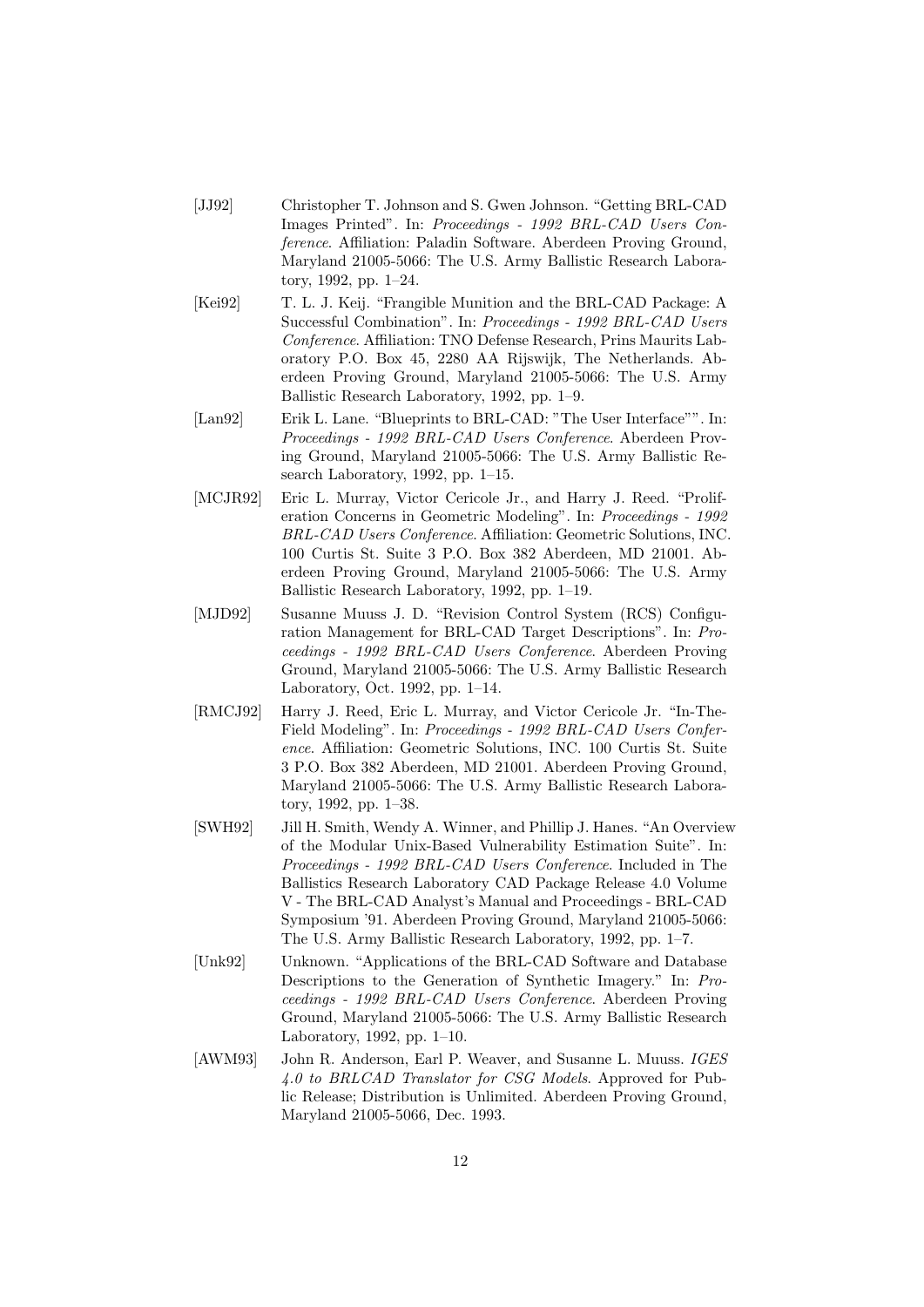- [AR94] Malila W. Maxwell-R. Anderson R. and L. Reed. "SIRIM, PRISM, GTSIG, and SPIRITS". In: Military Utility of Multispectral and Hyperspectral Sensors. 246890-3-F. IRIA State of the Art Report. Approved for Public Release; Distribution is Unlimited. Infrared Information Analysis Center, Environmental Research Institute of Michigan, P.O. Box 134001, Ann Arbor, Michigan 48113-4001: The U.S. Army Ballistic Research Laboratory, Nov. 1994, pp. 66.
- [App94] Keith A. Applin. A Catalog of BRL-CAD Target Descriptions. Distribution Authorized to U.S. Government Agencies and Their Contractors; Critical Technology; August 1994. Other Requests for this Document Shall be Referred to Director, U.S. Army Research Laboratory, ATTN: AMSRL-OP-AP-L, Aberdeen Proving Ground, MD 21005-5066. Aberdeen Proving Ground, Maryland 21005-5066, Aug. 1994.
- [And95] John R. Anderson. "BRL-CAD and Geometry Converters". In: Proceedings - BRL-CAD Symposium '95. Aberdeen Proving Ground, Maryland 21005-5066: The U.S. Army Ballistic Research Laboratory, June 1995, pp. 1–8.
- [BKJR95] Richard L. zum Brunnen, Robert W. Kunkel Jr., and Jose G. Reza. "Target Description Specifications for the Conduct of Integrated Analyses". In: Proceedings - BRL-CAD Symposium '95. Aberdeen Proving Ground, Maryland 21005-5066: The U.S. Army Ballistic Research Laboratory, June 1995, pp. 1–48.
- [But95] Lee A. Butler. "Procedural Detail for BRL-CAD". In: Proceedings BRL-CAD Symposium '95. Aberdeen Proving Ground, Maryland 21005-5066: The U.S. Army Ballistic Research Laboratory, June 1995, pp. 1–19.
- [BM95] Lee A. Butler and Christine Murdza. "Animation Techniques in BRL-CAD". In: Proceedings - BRL-CAD Symposium '95. Aberdeen Proving Ground, Maryland 21005-5066: The U.S. Army Ballistic Research Laboratory, June 1995, pp. 1–37.
- [Dur95] Glenn Durfee. "Abstract: Extensible User Interfaces for MGED using TCL/TK". In: Proceedings - BRL-CAD Symposium '95. Aberdeen Proving Ground, Maryland 21005-5066: The U.S. Army Ballistic Research Laboratory, June 1995, pp. 1.
- [Eva95] John Evans. "Ray Tracing NURBs Without Newton". In: Proceedings - BRL-CAD Symposium '95. Affiliation: Montana State University. Aberdeen Proving Ground, Maryland 21005-5066: The U.S. Army Ballistic Research Laboratory, June 1995, pp. 1–9.
- [Fre95] Kellye C. Frew. "Modeling Target Damage in Effectiveness/Vulnerability Assessments in Three Dimensions (EVA-3D)". In: Proceedings - BRL-CAD Symposium '95. Affiliation: Applied Research Associates Inc. Aberdeen Proving Ground, Maryland 21005-5066: The U.S. Army Ballistic Research Laboratory, June 1995, pp. 1–13.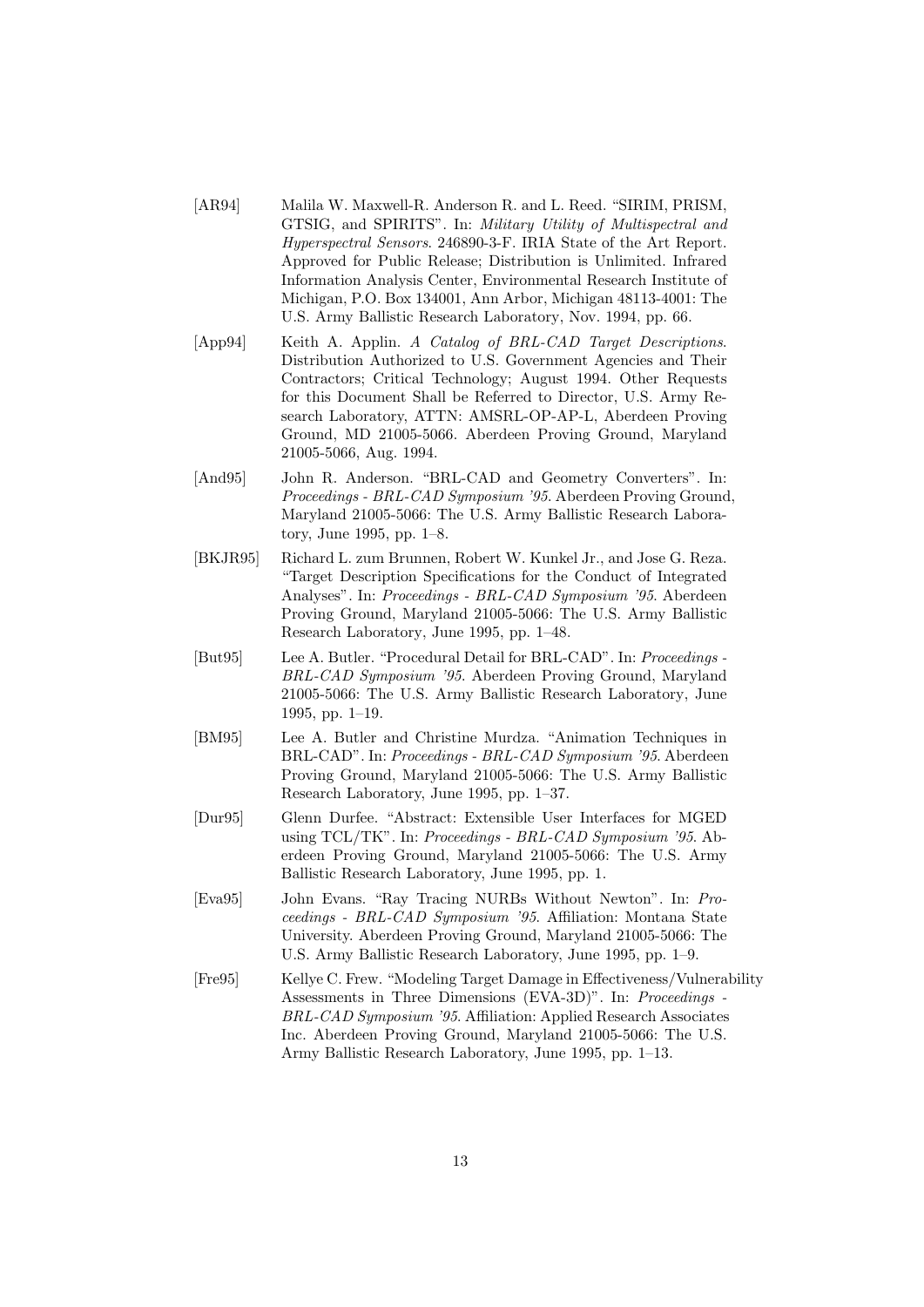- [GS95] Lisa L. Garriques and Robert L. Strausser. "SURVIAC Support and Use of BRL-CAD". In: Proceedings - BRL-CAD Symposium '95. Affiliation: SURVIAC Aberdeen Satellite Office. Aberdeen Proving Ground, Maryland 21005-5066: The U.S. Army Ballistic Research Laboratory, June 1995, pp. 1–10.
- [HH95] Elaine M. Hunt and James E. Hunt. "Vulnerability Analysis of Distributed Targets using BRL-CAD". In: Proceedings - BRL-CAD Symposium '95. Aberdeen Proving Ground, Maryland 21005-5066: The U.S. Army Ballistic Research Laboratory, June 1995, pp. 1– 13.
- [MJD95] William H. Mermagen Jr. and Glenn Durfee. "Overview of the Xpatch Radar Signature Prediction Code and its Linkage to BRL-CAD". In: Proceedings - BRL-CAD Symposium '95. Aberdeen Proving Ground, Maryland 21005-5066: The U.S. Army Ballistic Research Laboratory, June 1995, pp. 1–18.
- [MR95] Eric Murray and Harry Reed. "High Resolution BRL-CAD Databases". In: Proceedings - BRL-CAD Symposium '95. Affiliation: Geometric Solids Inc. Aberdeen Proving Ground, Maryland 21005-5066: The U.S. Army Ballistic Research Laboratory, June 1995, pp. 1–6.
- [Muu95] Michael John Muuss. "Towards Real-Time Ray-Tracing of Combinatorial Solid Geometric Models". In: Proceedings - BRL-CAD Symposium '95. Aberdeen Proving Ground, Maryland 21005-5066: The U.S. Army Ballistic Research Laboratory, June 1995, pp. 1– 14.
- [ML95] Michael John Muuss and Maximo Lorenzo. "High-Resolution Interactive Multispectral Missile Sensor Simulation for ATR and DIS". In: Proceedings - BRL-CAD Symposium '95. Aberdeen Proving Ground, Maryland 21005-5066: The U.S. Army Ballistic Research Laboratory, June 1995, pp. 1–11.
- [Nuz95] Carl J. Nuzman. "Animation Tools in BRL-CAD: the Next Generation". In: Proceedings - BRL-CAD Symposium '95. Affiliation: University of Maryland. Aberdeen Proving Ground, Maryland 21005- 5066: The U.S. Army Ballistic Research Laboratory, June 1995, pp. 1–46.
- [PD95] Robert Parker and Phillip Dykstra. "XMGED: An X11 Interface to MGED". In: Proceedings - BRL-CAD Symposium '95. Aberdeen Proving Ground, Maryland 21005-5066: The U.S. Army Ballistic Research Laboratory, June 1995, pp. 1–41.
- [Sta95] Paul R. Stay. "Knotty NURBS". In: Proceedings BRL-CAD Symposium '95. Aberdeen Proving Ground, Maryland 21005-5066: The U.S. Army Ballistic Research Laboratory, June 1995, pp. 1–16.
- [SBG95] Mark Stevens, J. Ross Beveridge, and Michael Goss. "Reduction of BRL/CAD Models and Their Use in Automatic Target Recognition Algorithms". In: Proceedings - BRL-CAD Symposium '95. Affiliation: Colorado State University. Aberdeen Proving Ground, Maryland 21005-5066: The U.S. Army Ballistic Research Labora-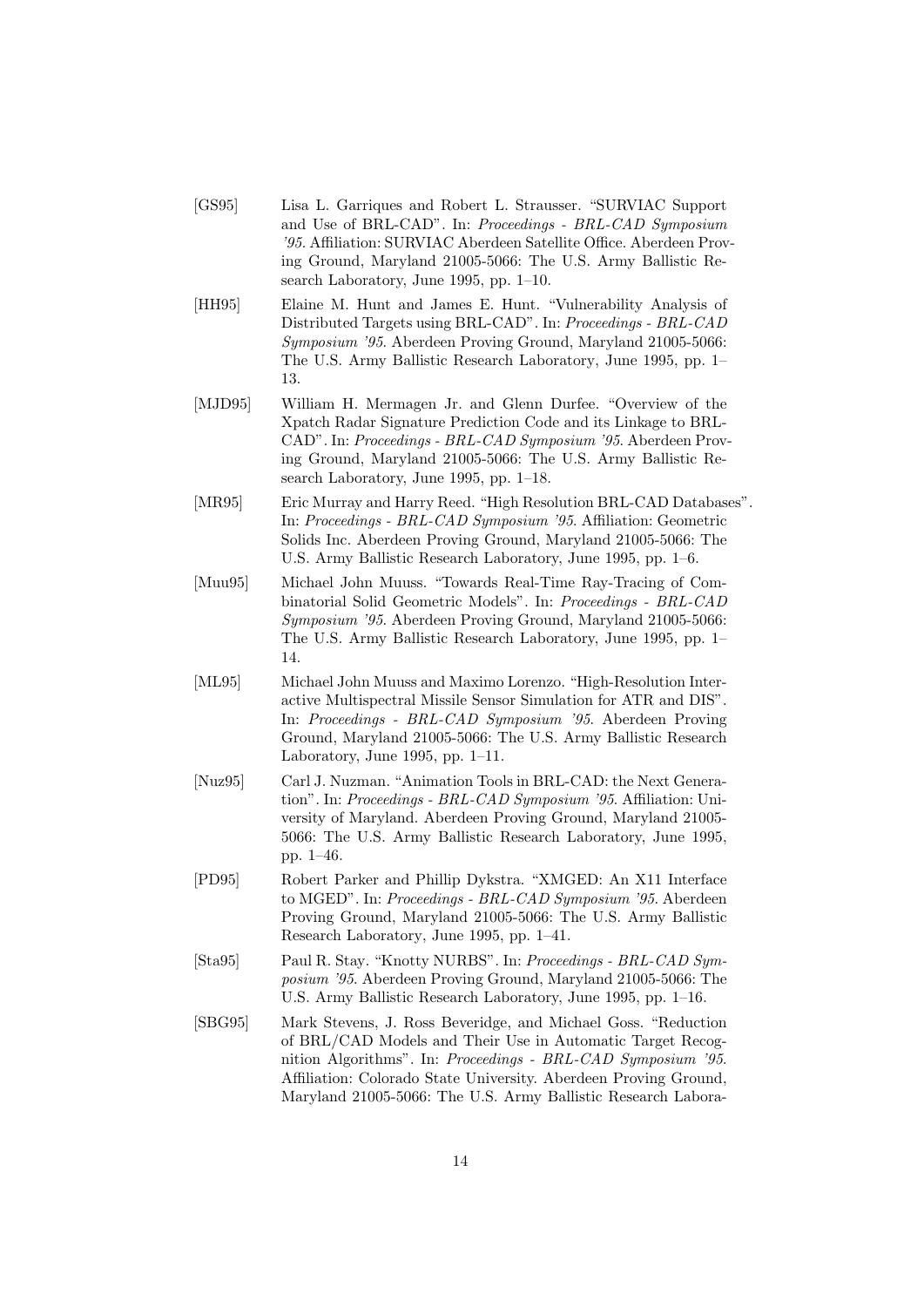tory, June 1995, pp. 1-9. URL: http://citeseer.ist.psu.edu/ 126604.html.

- [Tan95] Paul J. Tanenbaum. "Using BRL-CAD to Investigate Geometric Representations of Partially Ordered Sets". In: Proceedings - BRL-CAD Symposium '95. Aberdeen Proving Ground, Maryland 21005- 5066: The U.S. Army Ballistic Research Laboratory, June 1995, pp. 1–17.
- [WRS95] Kim Williams, Glenn E. Romanczuk, and M. Shane Strickland. "Visualization Tools for Design Level Effectiveness Studies". In: Proceedings - BRL-CAD Symposium '95. Affiliation: USA MICOM. Aberdeen Proving Ground, Maryland 21005-5066: The U.S. Army Ballistic Research Laboratory, June 1995, pp. 1–11.
- [LJ97] Kunkel Robert W. Jr. Lynch David D. and Stephanie S. Juarascio. An Analysis Comparison Using the Vulnerability Analysis for Surface Targets (VAST) Computer Code and the Computation of Vulnerable Area and Repair Time (COVART III) Computer Code. Tech. rep. ARL-MR-341. Approved for Public Release; Distribution is Unlimited. Army Research Laboratory, Aberdeen Proving Ground, MD 21005-5068: United States Army, Army Research Laboratory, Survivability/Lethality Analysis Directorate, Feb. 1997.
- [Gli98] Thompson Donald O. Chimenti Dale E. Glière A. "Sindbad: From CAD Model to Synthetic Radiographs". In: Review of Progress in Quantitative Nondestructive Evaluation. Vol. 17A. Published by Springer US. 1998, pp. 387-394. ISBN: 978-1-4615-5339-7. DOI: 10. 1007/978-1-4615-5339-7\_49. url: https://doi.org/10.1007/ 978-1-4615-5339-7\_49.
- [BAM00] Lee Butler, Travis Atkison, and Ethan Miller. "Comparing CPU Performance Between and Within Processor Families". In: Proceedings of the 25th Annual International Conference on Computer Measurement and Performance (CMG 2000). Dec. 2000, 421–430. url: http://www.soe.ucsc.edu/~elm/Papers/cmg00.pdfor(official) http://www.cmg.org/Representations/2000/0039.pdf.
- [Key00] John Christopher Keyser. Exact Boundary Evaluation for Curved Solids. Tech. rep. AAI9979459. Doctoral Dissertation. The University of North Carolina at Chapel Hill, 2000.
- [TG00] Joachim Tabary and Alain Gliery. "Coupling photon Monte Carlo simulation and CAD Software. Application to X-ray nondestructive evaluation". In: Advanced Monte Carlo for Radiation Physics, Particle Transport Simulation and Applications. Proceedings of the Monte Carlo 2000 Conference. Conference was in Lisbon, Spain, 23-26 October 2000. Springer, Oct. 2000, pp. 461–466.
- [KA01] Jr. Kunkel Robert W. and John R. Anderson. Conversion Process of a Ballistic Research Laboratory Computer-Aided Design (BRL-CAD) Model to a Panelized Surface Model (PSM). Tech. rep. ARL-TR-2396. Approved for Public Release; Distribution is Unlimited. Army Research Laboratory, Aberdeen Proving Ground, MD 21005-5068: United States Army, Army Research Laboratory, Survivability/Lethality Analysis Directorate, Feb. 2001.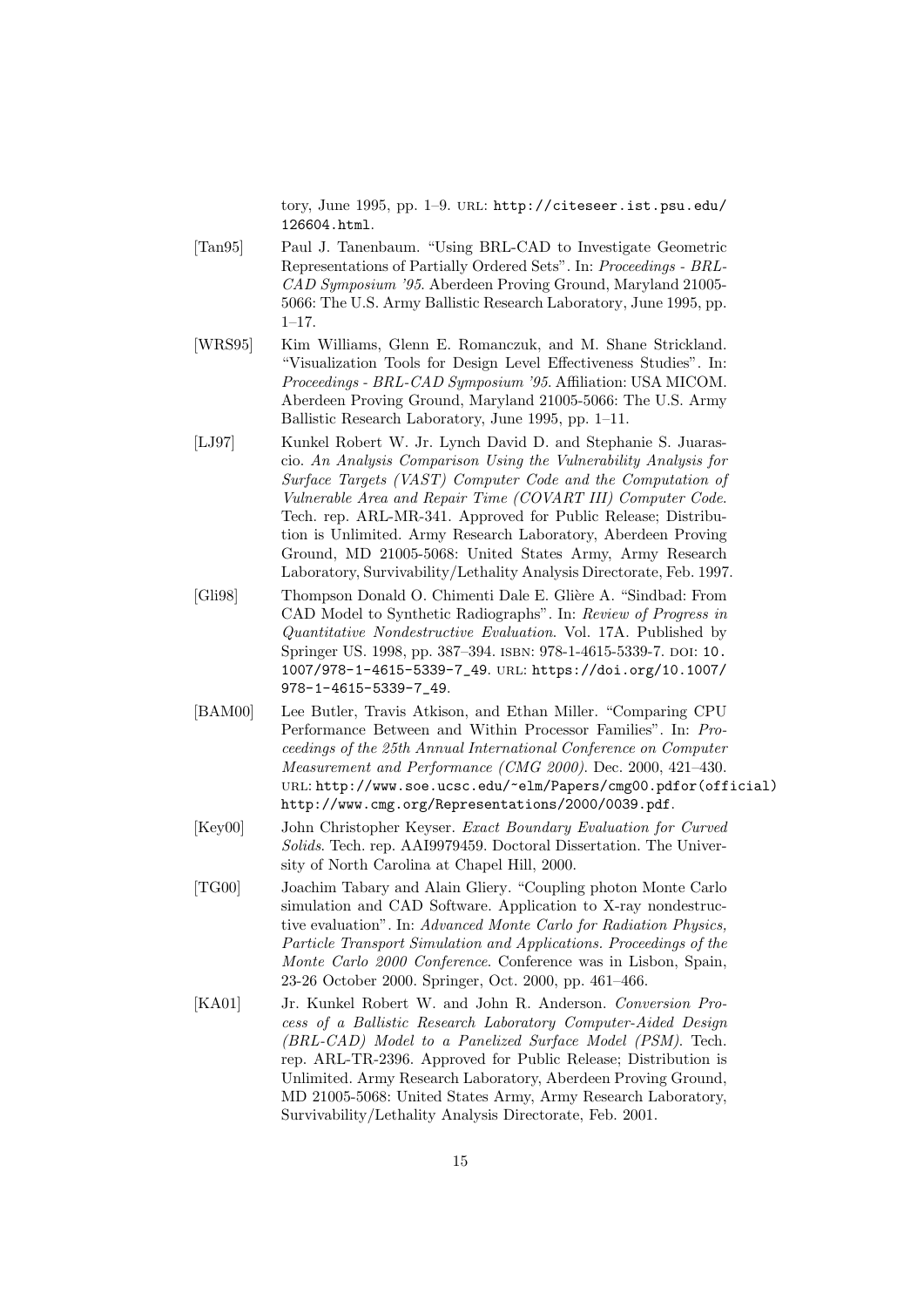- [And02] John Anderson. "Converting Between BRL-CAD and Other Formats". In: BRL-CAD 2002 Users Group Meeting. 2002.
- [Bow02] Ronald A. Bowers. "Overview of RtWizard". In: BRL-CAD 2002 Users Group Meeting. 2002.
- [But02] Lee A. Butler. "New Features of the BRL-CAD Database Format". In: BRL-CAD 2002 Users Group Meeting. 2002.
- [BA02] Lee A. Butler and John Anderson. "Application Development with BRL-CAD". In: BRL-CAD 2002 Users Group Meeting. 2002.
- [Chr02] TraNese Christy. "Introduction to Tcl/Tk". In: BRL-CAD 2002 Users Group Meeting. 2002.
- [Gil02] Michael J. Gillich. "Standard Colorization Schemes for Target Descriptions". In: BRL-CAD 2002 Users Group Meeting. 2002.
- [Ken02] Charles M. Kennedy. "Benchmarking Results on Different Architectures". In: BRL-CAD 2002 Users Group Meeting. 2002.
- [Key+02] John Keyser et al. "ESOLID—A System for Exact Boundary Evaluation". In: SMA '02: Proceedings of the seventh ACM symposium on Solid modeling and applications. Saarbrücken, Germany: ACM, 2002, pp. 23–34. isbn: 1-58113-506-8. url: http://doi.acm.org/ 10.1145/566282.566289.
- [Mor02a] Christopher Sean Morrison. "Mac OS X". In: BRL-CAD 2002 Users Group Meeting. 2002.
- [Mor02b] Christopher Sean Morrison. "Shading Objects". In: BRL-CAD 2002 Users Group Meeting. 2002.
- [PW02] Christopher M. Pitts and Kimberly C. Williams. "Geometric Editing with BRL-CAD 6.0 for Microsoft Windows". In: BRL-CAD 2002 Users Group Meeting. 2002.
- [MGP03] F. Mathy, R. Guillemaud, and M. Picone. "Experimental validation of a coupled photon Monte Carlo and CAD software". In: Nuclear Instruments and Methods in Physics Research Section A: Accelerators, Spectrometers, Detectors and Associated Equipment 504.1-3, 10.1016/S0168-9002(03)00787-3 (May 2003), pp. 317–320.
- [Key+04] John Keyser et al. "ESOLID—a system for exact boundary evaluation". In: Computer-Aided Design 36.2, 10.1016/S0010-4485(03)00060- 5 (Feb. 2004), pp. 175–193.
- [Rob+06] Jodi Robertson et al. Target Description Standards for Ballistic Survivability, Lethality, and Vulnerability Analyses of Ground Mobile Vehicles and Aircraft. Tech. rep. ARL-TR-3905. Distribution authorized to the Department of Defense and U.S. DOD contractors only; administrative or operational use (September 2006). Other requests for this document shall be referred to Director, U.S. Army Research Laboratory, ATTN: AMSRD-ARL-SL-BB, Aberdeen Proving Ground, MD 21005-5068. Army Research Laboratory, Aberdeen Proving Ground, MD 21005-5068: United States Army, Army Research Laboratory, Survivability/Lethality Analysis Directorate, Sept. 2006.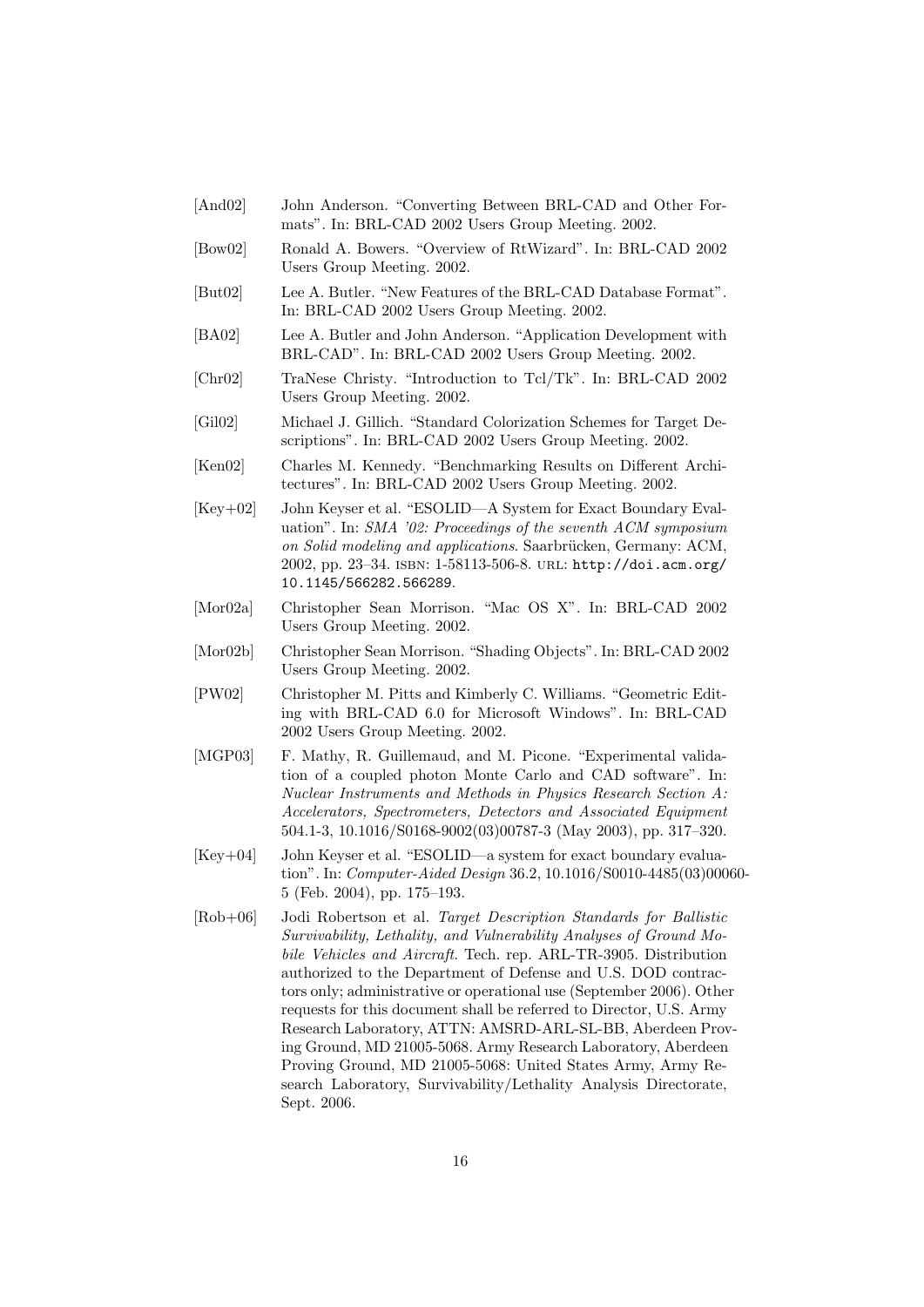- [Mal07] Timothy Mallory. A 3-D Scanning Technique for Determining Fragment Shape Factor. Tech. rep. ARL-TR-4183. Distribution authorized to the Department of Defense and U.S. DOD contractors only; critical technology (July 2007). Other requests for this document shall be referred to Director, U.S. Army Research Laboratory, ATTN: AMSRD-ARL-SL-BM, Aberdeen Proving Ground, MD 21005-5068. Army Research Laboratory, Aberdeen Proving Ground, MD 21005-5068: United States Army, Army Research Laboratory, Survivability/Lethality Analysis Directorate, July 2007.
- [THM07] Joachim Tabary, Patrick Hugonnard, and Francoise Mathy. "SIND-BAD : a realistic multi-purpose and scalable X-ray simulation tool for NDT applications". In: Proceedings DIR 2007 - International Symposium on Digital industrial Radiology and Computed Tomography. June 2007. URL: http://www.ndt.net/article/dir2007/ papers/s4.pdf.
- [BE09] Kursat B. Bekar and Thomas M. Evans. "MCNP-BRL: A Linkage between MCNP and CAD Geometry". In: Transactions of the American Nuclear Society. Vol. 101 - Computational Resources for Radiation Modeling. Presented at American Nuclear Society 2009 Winter Meeting and Nuclear Technology Expo. Nov. 2009, pp. 623– 626. url: http://www.ornl.gov/sci/radiation\_transport\_ criticality/BekarPubs/MCNP\_BRL\_A\_Linkage.pdf.
- [Fit09] Christian R. Fitzpatrick. Integration of Robotics and 3D Visualization to Modernize the Expeditionary Warfare Demonstrator (EWD). Tech. rep. NPS-AM-09-054. Thesis research was part of the Acquisition and Research Program and was performed at the MOVES Institute. Advisors: Don Brutzman, Amela Sadagic. Approved for Public Release; Distribution is Unlimited. 555 Dyer Road, Ingersoll Hall, Monterey, California, 93943: United States Navy, Naval Postgraduate School, Graduate School of Business & Public Policy, Sept. 2009, pp. 1–184. url: http://www.dtic.mil/ dtic/tr/fulltext/u2/a510015.pdf.
- [Yap09a] Clifford Yapp. Interactive Raytracing: The nirt Command. Tech. rep. ARL-CR-624. Affiliation: Quantum Research International Inc. Approved for Public Release. Army Research Laboratory, Aberdeen Proving Ground, MD 21005-5068: United States Army, Army Research Laboratory, Survivability/Lethality Analysis Directorate, Apr. 2009. url: http://www.arl.army.mil/arlreports/2009/ ARL-CR-624.pdf.
- [Yap09b] Clifford Yapp. Vehicle Tire and Wheel Creation in BRL-CAD. Tech. rep. ARL-CR-625. Affiliation: Quantum Research International Inc. Approved for Public Release. Army Research Laboratory, Aberdeen Proving Ground, MD 21005-5068: United States Army, Army Research Laboratory, Survivability/Lethality Analysis Directorate, Apr. 2009. URL: http://www.arl.army.mil/ arlreports/2009/ARL-CR-625.pdf.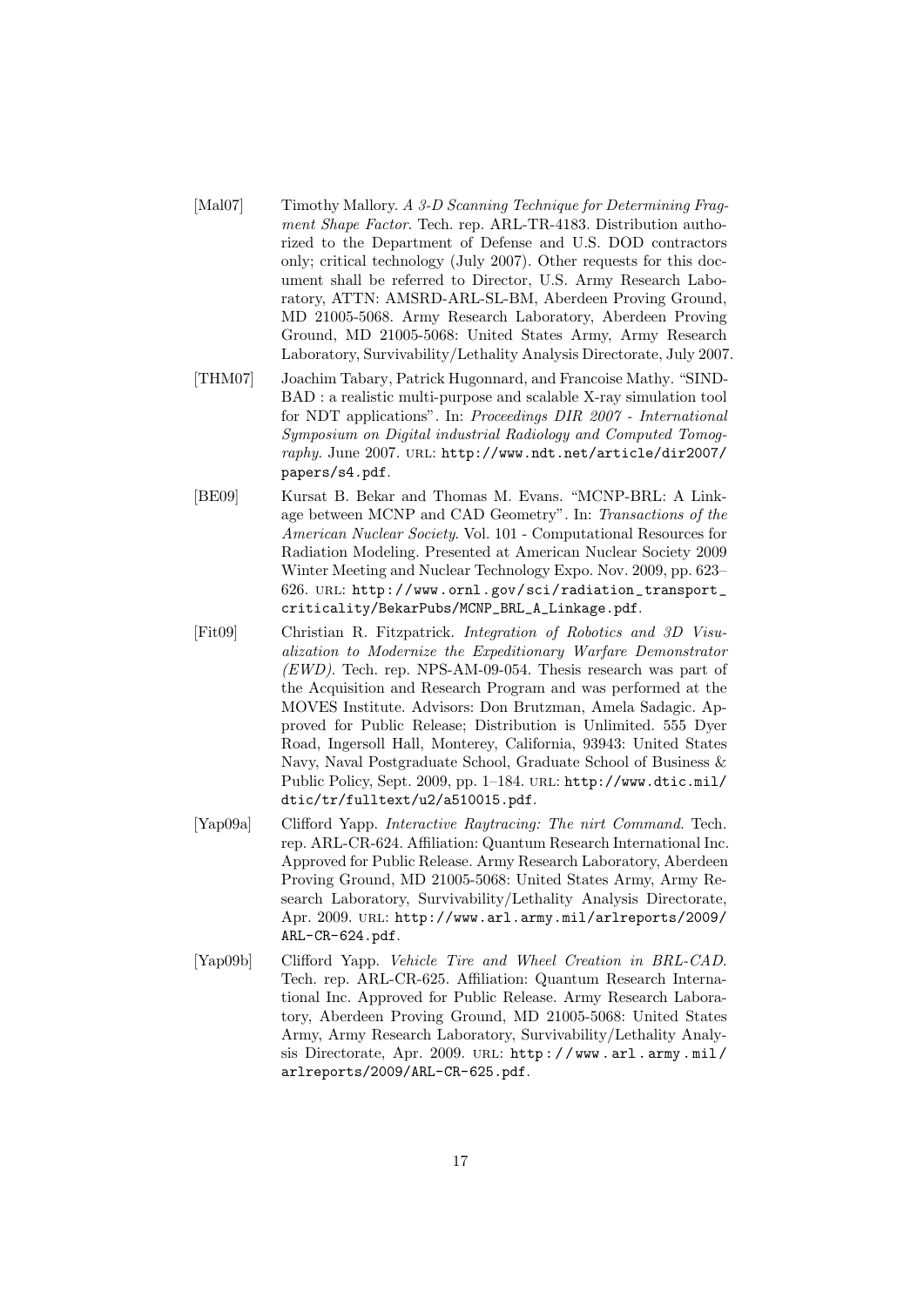- [Was11] Thomas L. Wasmund. "New Model to Evaluate Weapon Effects and Platform Vulnerability: AJEM". In: Weapon Systems Technology Information Analysis Center (WSTIAC) 2.4 (Sept. 2011). Article by the Naval Surface Warfare Center (NSWC), Dahlgren Division, pp. 1-3. URL: https://www.dsiac.org/sites/default/ files/journals/Vol2Num4.pdf.
- [Yap11] Clifford Yapp. "A CMake-Based Cross Platform Build System for Tcl/Tk". In: 18'th Annual Tcl Association Tcl/Tk Conference Proceedings. Presented at the 18th Tcl/Tk Conference in Manassas, VA on October 24-28, 2011. Oct. 2011, pp. 135–143. isbn: 978-0- 578-09801-2.
- [Yap12] Clifford Yapp. Generating Coils in BRL-CAD. Tech. rep. ARL-CR-691. Approved for Public Release, distribution unlimited. Army Research Laboratory, Aberdeen Proving Ground, MD 21005-5068: United States Army, Army Research Laboratory, Survivability/Lethality Analysis Directorate, Apr. 2012. URL: http://www.arl.army. mil/arlreports/2012/ARL-CR-691.pdf.
- [Dyk13] Phillip C. Dykstra. The BRL-CAD Package An Overview. Tech. rep. ARL-RP-432. This is a reprint from the Fourth USENIX Computer Graphics Workshop, Cambridge, MA, 9 Oct 1987. Approved for Public Release, distribution unlimited. Army Research Laboratory, Aberdeen Proving Ground, MD 21005-5068: United States Army, Army Research Laboratory, Apr. 2013. url: http://www. arl.army.mil/arlreports/2013/ARL-RP-432.pdf.
- [Muu13] Michael John Muuss. RT & REMRT Shared Memory Parallel and Network Distributed Ray-Tracing Programs. Tech. rep. ARL-RP-429. This is a reprint from the Fourth USENIX Computer Graphics Workshop, Cambridge, MA, 9 Oct 1987. Approved for Public Release, distribution unlimited. Army Research Laboratory, Aberdeen Proving Ground, MD 21005-5068: United States Army, Army Research Laboratory, Apr. 2013. URL: http://www.arl.army. mil/arlreports/2013/ARL-RP-429.pdf.
- [Sta13] Paul R. Stay. The Definition and Ray-Tracing of B-Spline Objects in a Combinatorial Solid Geometric Modeling System. Tech. rep. ARL-RP-428. This is a reprint from the Fourth USENIX Computer Graphics Workshop, Cambridge, MA, 9 Oct 1987. Approved for Public Release, distribution unlimited. Army Research Laboratory, Aberdeen Proving Ground, MD 21005-5068: United States Army, Army Research Laboratory, Apr. 2013. URL: http://www.arl. army.mil/arlreports/2013/ARL-RP-428.pdf.
- [Yap13] Clifford W. Yapp. The BRL-CAD CMake Build System An Overview. Tech. rep. ARL-TR-6475. Approved for Public Release, distribution unlimited. Army Research Laboratory, Aberdeen Proving Ground, MD 21005-5068: United States Army, Army Research Laboratory, Survivability/Lethality Analysis Directorate, June 2013. URL: http: //www.arl.army.mil/arlreports/2013/ARL-TR-6475.pdf.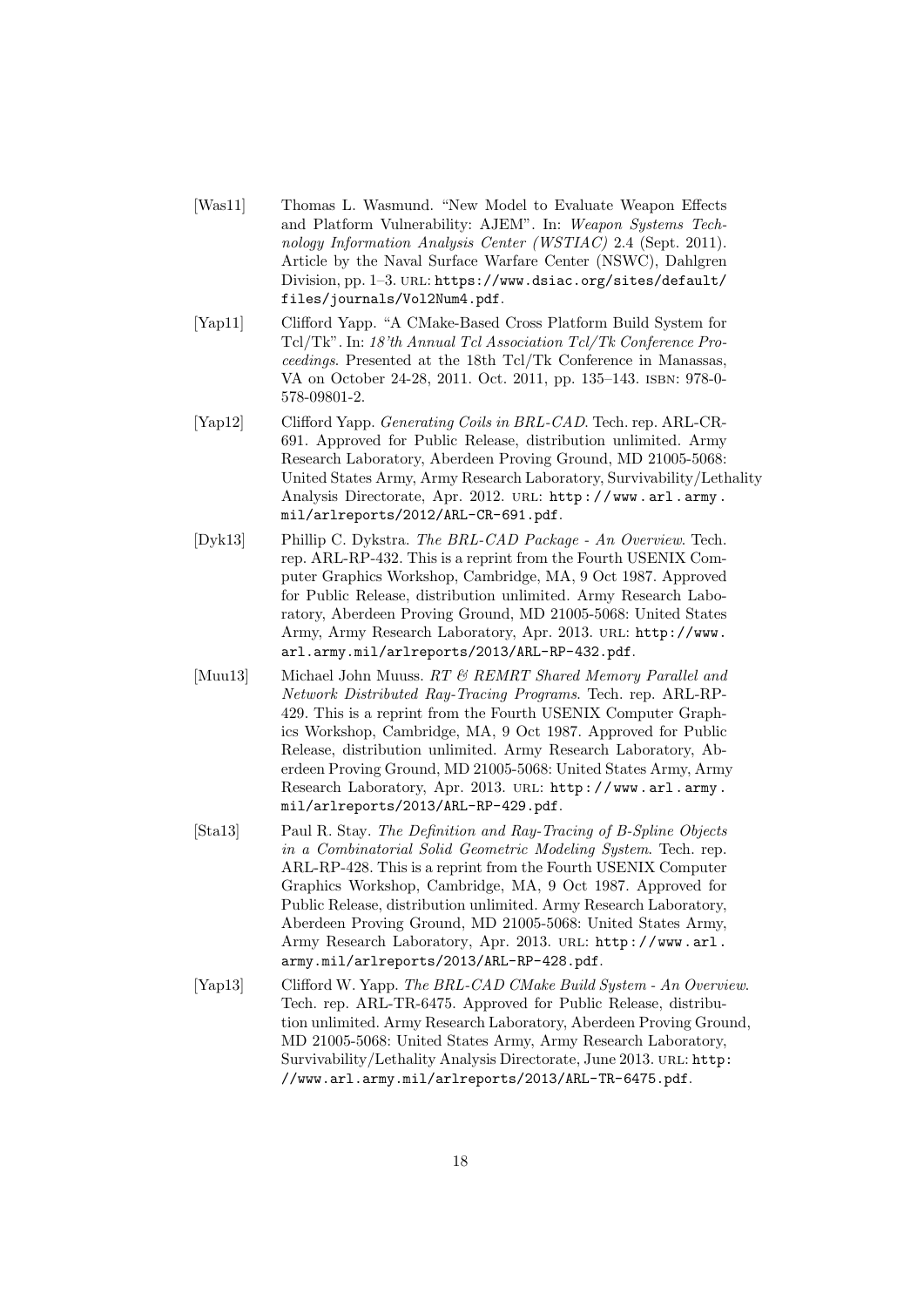- [KKK14] Hüseyin Emrah Konokman, Altan Kayran, and Mustafa Kaya. "Analysis of Aircraft Survivability Against Fragmenting Warhead Threat". In: 55th AIAA/ASME/ASCE/AHS/ASC Structures, Structural Dynamics, and Materials Conference. Presented at the American Institute of Aeronautics and Astronautics (AIAA) SciTech Forum at National Harbor, Maryland. Jan. 2014. DOI: 10.2514/6. 2014-0355. url: https://doi.org/10.2514/6.2014-0355.
- [BY15] Lee A. Butler and Clifford Yapp. Adaptive Geometry Shader Tessellation for Massive Geometry Display. Tech. rep. ARL-SR-0312. Approved for Public Release, distribution unlimited. Army Research Laboratory, Aberdeen Proving Ground, MD 21005-5068: United States Army, Army Research Laboratory, Survivability/Lethality Analysis Directorate, Mar. 2015. URL: http://www.arl.army. mil/arlreports/2015/ARL-SR-0312.pdf.
- [Jai15] Rishub Jain. Converting Between PLY and Ballistic Research Laboratory Computer-Aided Design (BRL-CAD) Formats. Tech. rep. ARL-CR-0760. Approved for Public Release, distribution unlimited. Army Research Laboratory, Aberdeen Proving Ground, MD 21005-5068: United States Army, Army Research Laboratory, Survivability/Lethality Analysis Directorate, Feb. 2015. URL: http: //www.arl.army.mil/arlreports/2015/ARL-CR-0760.pdf.
- [Nic15] Steven J. Nichols. Uniform Tests of File Converters Using Unit Cubes. Tech. rep. ARL-CR-0770. Approved for Public Release, distribution unlimited. Army Research Laboratory, Aberdeen Proving Ground, MD 21005-5068: United States Army, Army Research Laboratory, Survivability/Lethality Analysis Directorate, Mar. 2015. url: http://www.arl.army.mil/arlreports/2015/ARL- CR-0770.pdf.
- [Ran15] Charith Ranawake. The Verification and Validation of the Raytracing of Bag of Triangles (BoTs). Tech. rep. ARL-CR-0761. Approved for Public Release, distribution unlimited. Army Research Laboratory, Aberdeen Proving Ground, MD 21005-5068: United States Army, Army Research Laboratory, Survivability/Lethality Analysis Directorate, Feb. 2015. URL: http://www.arl.army. mil/arlreports/2015/ARL-CR-0761.pdf.
- [Rob15] Mitchell Roberts. Comprehensive BRL-CAD Primitive Database. Tech. rep. ARL-CR-0764. Approved for Public Release, distribution unlimited. Army Research Laboratory, Aberdeen Proving Ground, MD 21005-5068: United States Army, Army Research Laboratory, Survivability/Lethality Analysis Directorate, Mar. 2015. URL: http: //www.arl.army.mil/arlreports/2015/ARL-CR-0764.pdf.
- [Yap15] Clifford Yapp. An Investigation into Conversion from Non-Uniform Rational B-Spline Boundary Representation Geometry to Constructive Solid Geometry. Tech. rep. ARL-SR-0347. Approved for Public Release, distribution unlimited. Army Research Laboratory, Aberdeen Proving Ground, MD 21005-5068: United States Army, Army Research Laboratory, Survivability/Lethality Analysis Directorate,